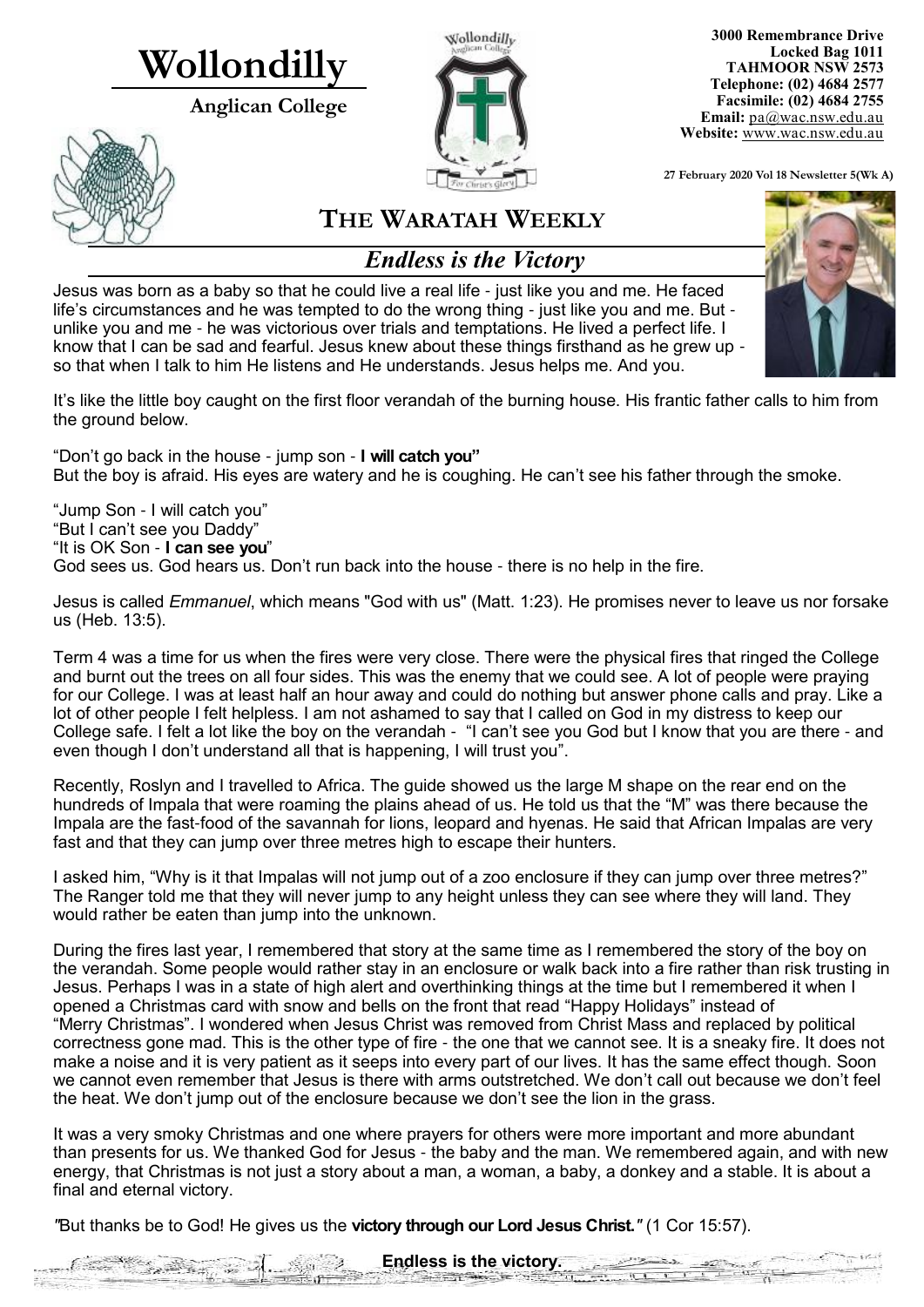# **From the Deputy's Desk \_\_\_\_\_\_\_\_\_\_\_\_\_\_\_\_\_\_\_\_\_\_\_\_\_\_\_\_\_\_\_\_\_\_\_\_\_\_\_\_\_\_\_\_\_\_\_\_\_\_\_\_\_\_\_\_\_\_\_\_\_\_\_\_\_\_\_\_\_\_\_\_\_\_\_\_\_\_\_\_\_\_\_\_\_\_\_\_\_\_\_\_\_\_\_\_\_\_\_\_\_\_\_\_\_**

#### **Building Healthy Relationships with Teachers**

Studies show that healthy parent-teacher relationships are a more significant factor in student success than parent income levels or social status. Parent-teacher relationships require effort and energy from both parties if they are going to really benefit children and young people. Here are some strategies to help you build a healthy working relationship with teachers in the year ahead.

#### **Get to know them**

For your partnership to be meaningful and successful, you need to meet with your children's teacher(s) with the goal of forming a respectful professional relationship. Be willing to share your aspirations for your child and be willing to build the teacher's knowledge about your family. For balanced perspective, also gain an understanding of the teacher's approach and what focus areas they have for their particular Year group. This can be done formally by attending start of the year information evenings and informally through conversations, reading newsletters and staying in touch digitally and in real-time.

#### **Trust their professionalism**

Children need to know that their parents are fully behind what their teachers are trying to achieve if they are going to commit fully to learning. The best way to support your child's teacher is to trust their knowledge, professionalism and experience. Avoid the temptation to question the expertise of teachers in front of students, particularly when the teachers use methods that you are unfamiliar with. Initiate conversations with teachers around methodology to give them the chance to explain the approach they are taking.

#### **Go through the right channels**

Despite the best teaching practices things do go wrong at school. Kids experience learning difficulties. Conflict and peer rejection happen. Kids will often come home from school with grievances, and call on you for assistance. Resist the urge to react emotionally. If you need to contact teachers do so respectfully, calmly and through the correct channels. A measured response will generally achieve the best result for your child.

#### **Utilise their resources**

Teachers and schools often put a lot of work into sourcing and sharing credible resources that they think will help parents. Take the time to read, utilise and enjoy the information provided to you. It's intended to make your parenting journey easier, which will also benefit your child not just at school, but at home.

#### **Build links to student learning**

There's a huge body of research that points to the correlation between parent engagement in student learning and their educational success. If you want your child to improve their learning, take an interest in what they are doing. Follow school and teacher guidelines about helping at home and attend as many conferences, meetings and events involving your child as possible. This strategy has a significant, long term impact on your child's attitude to learning.

#### **Stay in touch**

Life's not always smooth sailing for kids of any age. Family circumstances change. Friends move away. Illness happens. Mental health challenges can hit anyone at any time. These changes affect learning. Make sure that you keep teachers up to date with significant changes or difficulties that your child or young person experiences so they can accommodate your child's emotional and learning needs at school.

#### **Be loyal**

Show your loyalty to your child's teachers by being an advocate. Talk positively about your child's teacher and school, rather than being negative about them when speaking in the wider community. Teachers hold very public positions and generally work hard to build good reputations both within their school and their wider education community. Consider a teacher's reputation among the community and also with children when you discuss educational matters with others.

#### **Building healthy parent-teacher relationships doesn't just happen**

It takes goodwill from both sides, a commitment to setting aside the time necessary to support the home-based learning tasks that are expected, and a willingness to communicate both concerns and commendations through the correct channels.

Michael Grose *(parentingideas.com.au)*

**Mr Ian Croger Deputy Headmaster** 

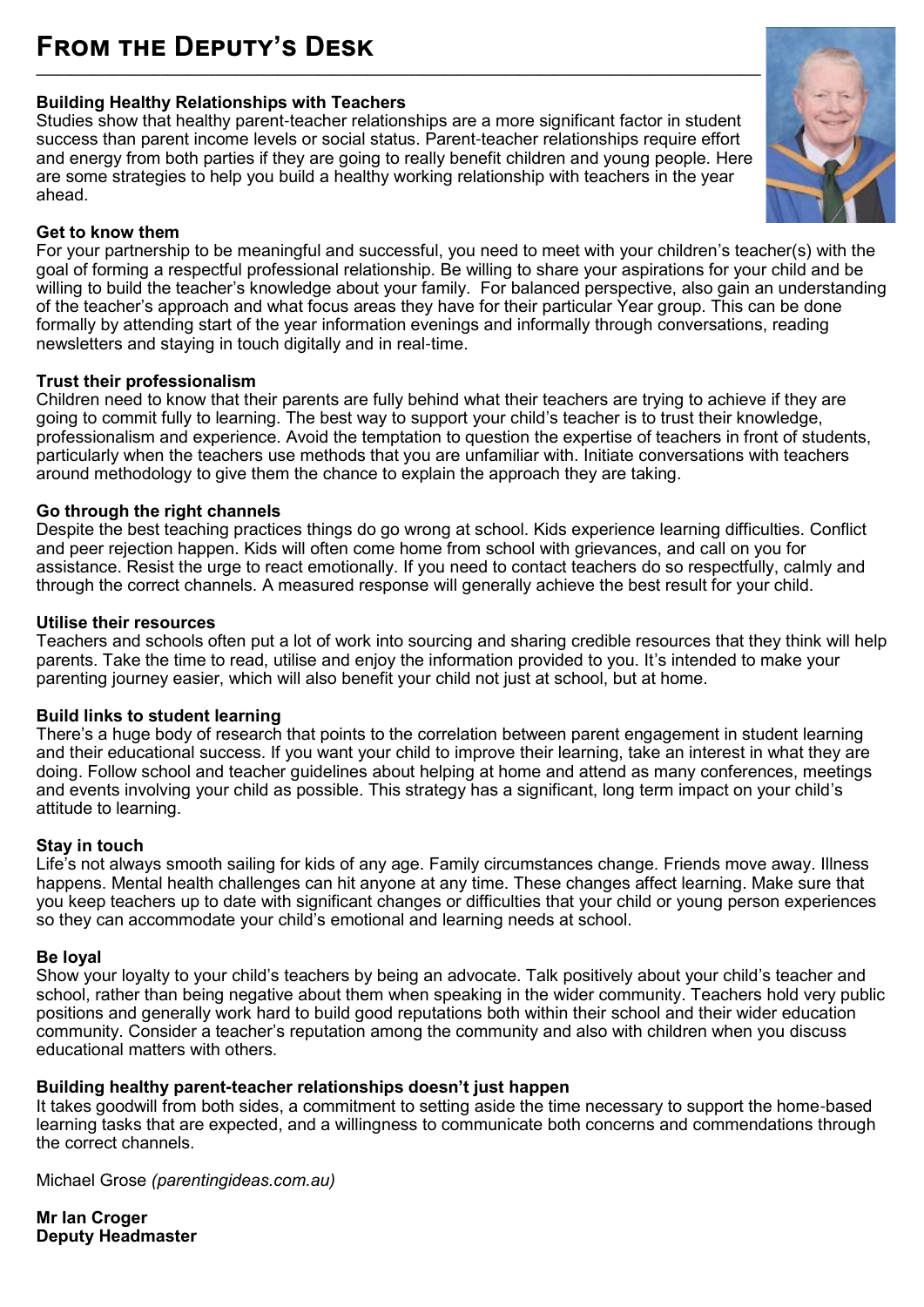# **From the Deputy's Desk Continued...**

#### **Duke of Edinburgh's Award - Training and Preparation Day**

On Saturday, 21 March a Training and Preparation Day will be held to prepare students for their first expedition which will occur on the Saturday, 28 and Sunday, 29 March.

**\_\_\_\_\_\_\_\_\_\_\_\_\_\_\_\_\_\_\_\_\_\_\_\_\_\_\_\_\_\_\_\_\_\_\_\_\_\_\_\_\_\_\_\_\_\_\_\_\_\_\_\_\_\_\_\_\_\_\_\_\_\_\_\_\_\_\_\_\_\_\_\_\_\_\_\_\_\_\_\_\_\_\_\_\_\_\_\_\_\_\_\_\_\_\_\_\_\_\_\_\_\_\_\_\_**

Due to the risks inherent with the Duke of Edinburgh Award Hiking Program **parents are required to attend the first 30 minutes** of the briefing with their son or daughter. Parents will also receive information regarding discounts for equipment.



Details are as follows:

- Commences at 8.30 am at the College at Flynn Ampitheatre and concludes at 2.00 pm
- Students will need to bring hat, sunscreen, water bottle, clothes for walking in bush, suitable shoes for bush walking, a pen and food for recess and lunch if they don't plan to have a sausage sandwich from the Working Bee BBQ. The students will be supervised and instructed by Mr Croger, Mr Hicks and Mrs Cochrane.
- Activities will include instruction on safety, first aid, navigating using a map and compass, equipment to take, route planning for the expedition, requirements and expectations for an expedition, cooking and camping skills.

Students will need to be registered with the Duke of Edinburgh's Award program to attend the day.

#### **It is important that students attend this training before they participate in the adventurous journeys.**

#### **Duke of Edinburgh's Award - Practice Adventurous Journey**

The Bronze Level Practice AJ will take place on Saturday, 28 March and Sunday, 29 March from Minnamurra River to Gerringong. Specific Details are below:

**Saturday, 28 March** Departure from Wollondilly Anglican College at 8.00 am by College bus to James Oates Reserve near Minnamurra River. Walk to Easts Beach Caravan Park **Sunday, 29 March** Easts Beach Caravan Park to Gerringong. Return to College. Parents pick up students at the College at 2.00 pm approximately. **Equipment:** Students will need to carry all their own food, equipment, water, sleeping gear and tent. This was covered at the pre-expedition training in March. Students will need to use a fuel stove for cooking. An equipment list is in the Expedition Handbook issued to students.

**Note: Students will need to carry at least two litres of water. Cooking fires are not permitted. There may be an opportunity to swim. Students may choose to bring swimmers. Toilets and showers are available at the campsite.**

**Costs:** Caravan Park fees of \$25.00 to will be charged to your account.

**Equipment Hire:** The College has some backpacks and two person tents available for hire at \$10.00, Trangia Cookers \$10.00, Good Quality Rain Jackets \$10.00.

Hire fees will be charged to your account.

**Medical:** It should also be noted that if your child has anaphylaxis or asthma they must take their own EpiPen and/or Ventolin to this event.

Mr Croger, Mrs Cochrane, Mr Hicks, Mrs Croger and Mr Hart will be supervising the students. Emergency contact details will be made available. Mr Schroder will be an emergency contact person.

Students are reminded that all College rules regarding behaviour and College expectations apply.

#### **Students will only be able to attend the event if they have completed all the necessary documentation regarding their Practice Journey. Notes are available from Mr Baulch.**

The permission forms and medical forms are due to the College Office by Wednesday, 18 March.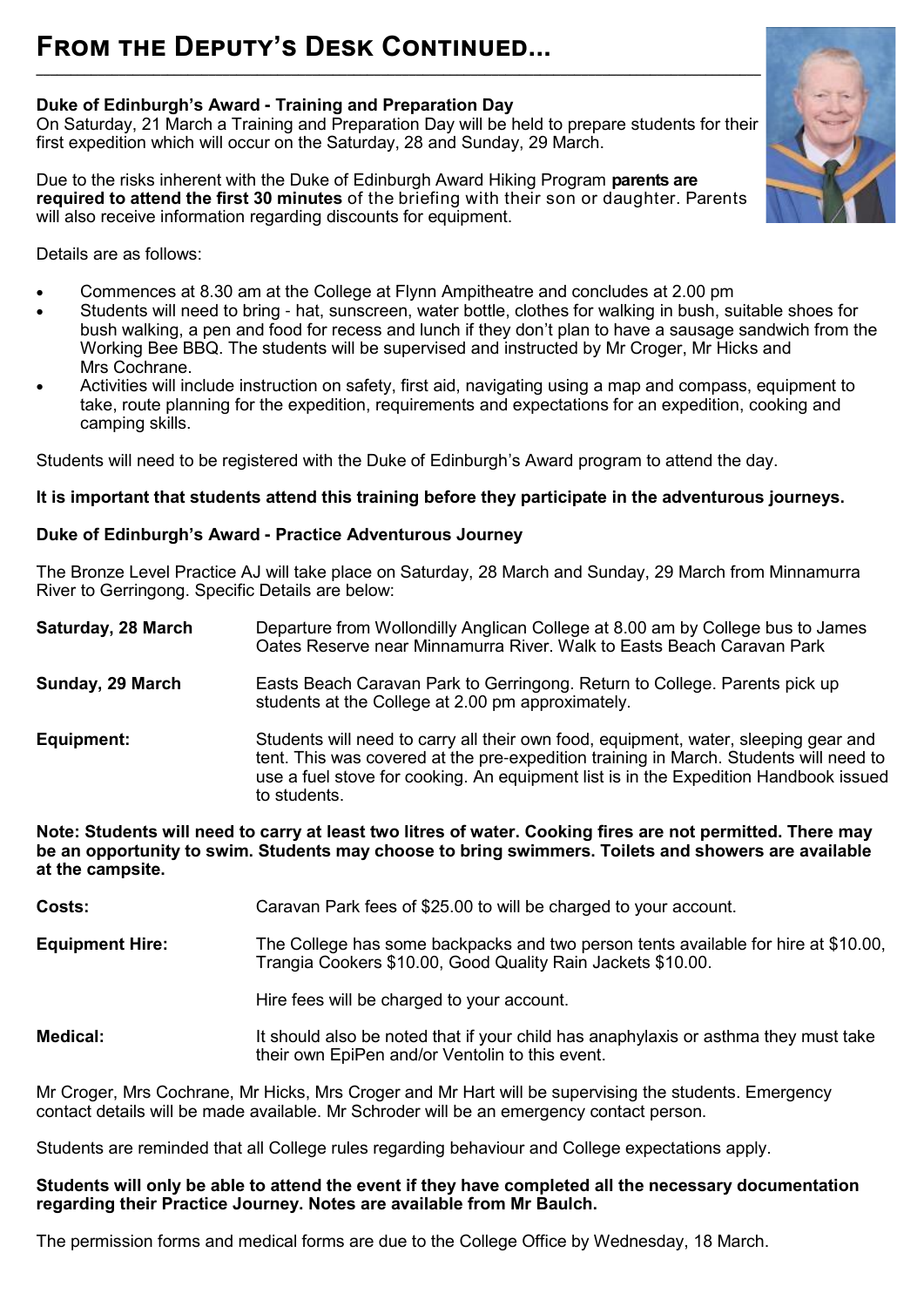# **Homework in the Secondary Years**

Two common questions at the start of each year are 'Should my child be doing homework? and 'how much?'



Homework is an important component of learning and allows concepts taught during class time to be reinforced. It also allows parents to engage with the child around what

**\_\_\_\_\_\_\_\_\_\_\_\_\_\_\_\_\_\_\_\_\_\_\_\_\_\_\_\_\_\_\_\_\_\_\_\_\_\_\_\_\_\_\_\_\_\_\_\_\_\_\_\_\_\_\_\_\_\_\_\_\_\_\_\_\_\_\_\_\_\_\_\_\_\_\_\_\_\_\_\_\_\_\_\_\_\_\_\_\_\_\_\_\_\_\_\_\_\_\_\_\_\_\_\_\_**

they are learning, therefore fostering the three way relationship between the parent, student and teacher. General guidelines for homework are below.

| <b>Year Group</b> | <b>Amount/Night</b> | <b>Amount/Weekend</b> | <b>Weekly total</b> |
|-------------------|---------------------|-----------------------|---------------------|
| 7-8               | 60-90 mins          | 1-2 hours             | 6-9 hours           |
| $9 - 10$          | 1-2 hours           | 2-3 hours             | 8-12 hours          |
| $11 - 12$         | 2-4 hours           | 3-6 hours             | $12-26$ hours       |

Students are reminded of the importance of writing all homework in their diaries and carefully planning their time to ensure it is completed. There maybe times that homework is unable to be finished. In these instances Parents are asked to record the reason in the student's diary.

### **PAT Testing**

The College is committed to identifying students learning needs and differentiating learning activities. To assist in this, students in Years 7-10 will undertake PAT testing. These are short tests that are used to identify students learning needs. The PAT testing will continue to occur during class time over the coming weeks.

#### **Year 11 2020 Information Evening**

The Year 11 Information evening will be held in the Warne Auditorium on Thursday, 5 March. This is an important evening for all Year 11 students and it would be appreciated if at least one parent is able to attend with their child. There will be information about Assessment, NESA requirements, as well as developing good coping strategies to thrive in Year 11. Students are expected to attend in their College Uniform.

#### **Assessment Information Booklets**

These have now been distributed to all students in Years 7-11. If your child has not received one, they can be collected from their Year Patron. Students have been encouraged to transfer due dates from the booklet into their diaries to assist with their planning and time management.

### **Mr Paul Burns**

**Director of Teaching and Learning 7-12**

**Parents'& Friends' Annual General Meeting**  Wednesday, 4 March at 7.00 pm in Deakin. All Welcome.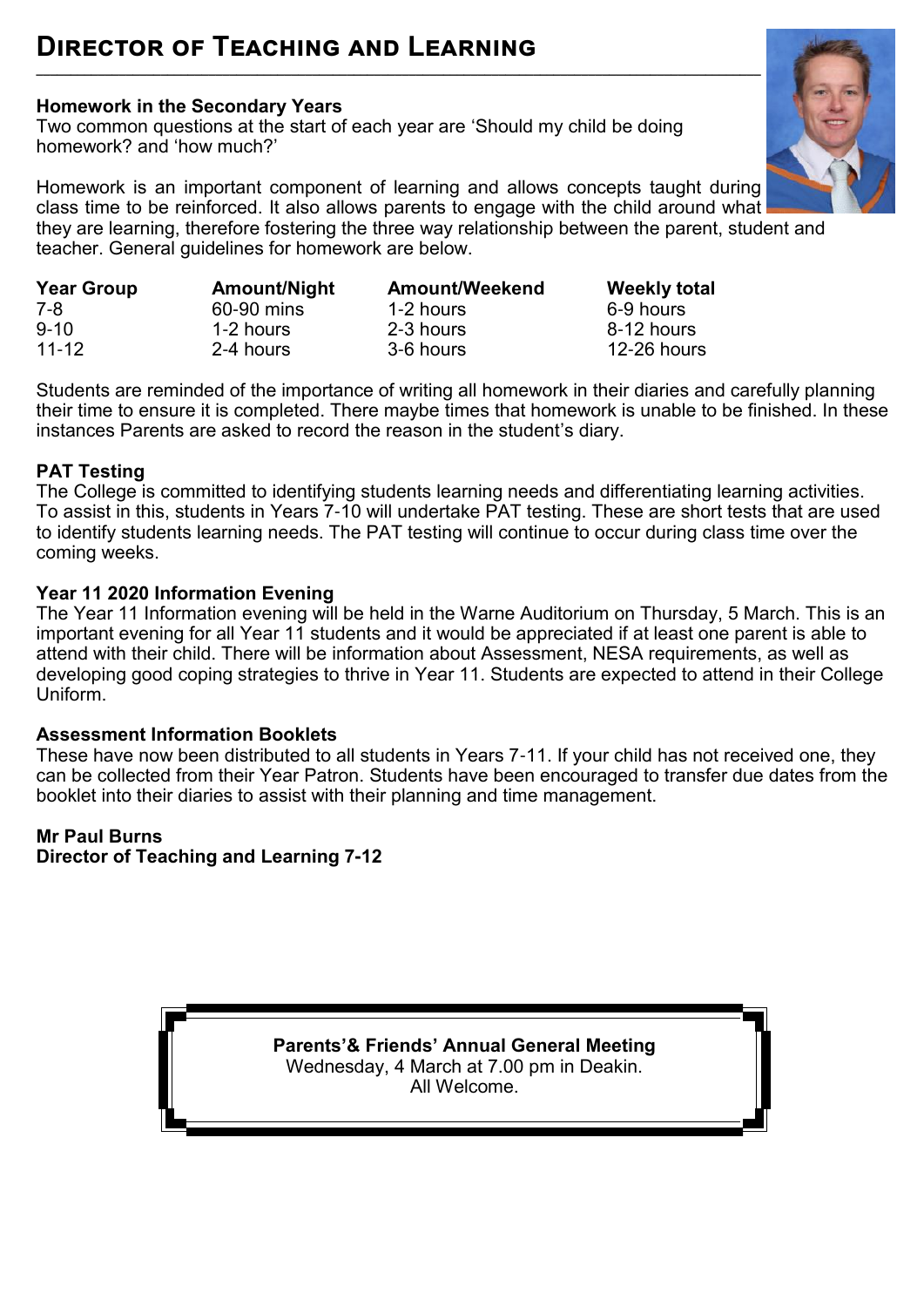### **Pastoral Care T-12 \_\_\_\_\_\_\_\_\_\_\_\_\_\_\_\_\_\_\_\_\_\_\_\_\_\_\_\_\_\_\_\_\_\_\_\_\_\_\_\_\_\_\_\_\_\_\_\_\_\_\_\_\_\_\_\_\_\_\_\_\_\_\_\_\_\_\_\_\_\_\_\_\_\_\_\_\_\_\_\_\_\_\_\_\_\_\_\_\_\_\_\_\_\_\_\_\_\_\_\_\_\_\_\_**

### **Overall House Shield**

The Overall House Shield is a culmination of the points accrued by each House and is awarded at College Presentation Night each year. This shield is awarded to the House that receives the most points through Carnivals, Community Service initiatives and the Award system.

Each award in the award system provides one point to the House of the student who receives the award. It is very important that students record these awards in the relevant section of the diary to ensure their House does not miss out on these points. This system was put into place in 2014 to allow for all students to contribute to their House in ways other than sporting carnivals. All students belong to a House and this further increases their ability to contribute and be recognised for their various gifts and talents.

#### **Peer Support**

The second session of Peer Support ran this week. Year 7 are to be commended on the start to this program. Their involvement and engagement have been outstanding. The Year 10 Leaders have also hit the ground running, with excellent organisation and leadership for their sessions. The program is focused on developing resilience.

This is essential to positive wellbeing and to be able to adapt to and bounce back from challenges. The program will continue for six more sessions, this will allow for continued smooth transition for Year 7 into the Secondary Years and provide on-going leadership experience for the Year 10 students.

#### **Mr Liam Toland Director of Pastoral Care T-12**



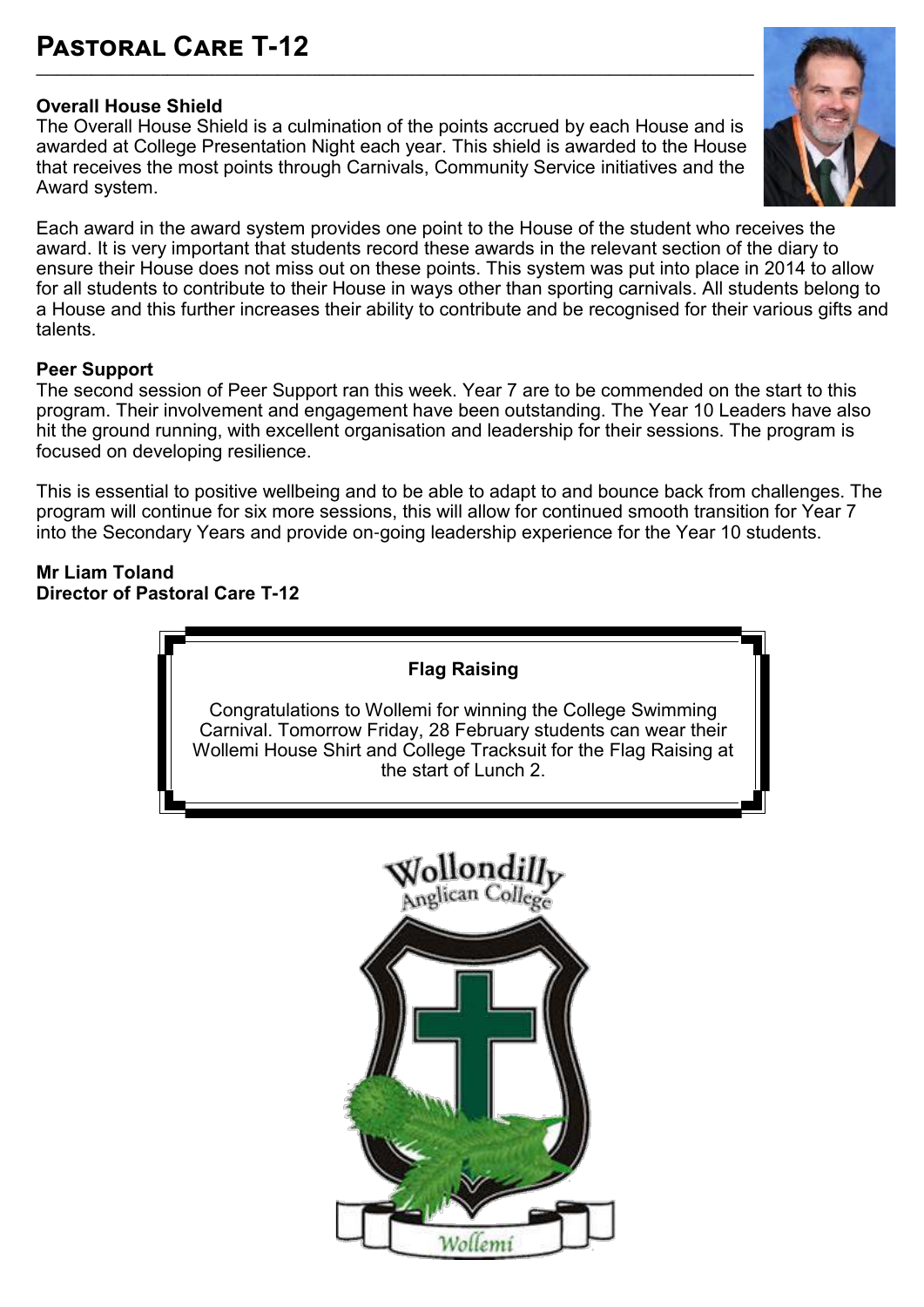# **Five Ways to Build a Confident Mindset in Young People.**

*Source: '[The Confident Minds Curriculum: Creating a culture of personal growth and](https://www.generationnext.com.au/wp-content/uploads/2020/02/Confident-Minds-Curriculum-Showcard-Alt_A4_v2.1.pdf)  [social awareness.](https://www.generationnext.com.au/wp-content/uploads/2020/02/Confident-Minds-Curriculum-Showcard-Alt_A4_v2.1.pdf)'* 

**\_\_\_\_\_\_\_\_\_\_\_\_\_\_\_\_\_\_\_\_\_\_\_\_\_\_\_\_\_\_\_\_\_\_\_\_\_\_\_\_\_\_\_\_\_\_\_\_\_\_\_\_\_\_\_\_\_\_\_\_\_\_\_\_\_\_\_\_\_\_\_\_\_\_\_\_\_\_\_\_\_\_\_\_\_\_\_\_\_\_\_\_\_\_\_\_\_\_\_\_\_\_\_**

How you think, affects how you feel which in turn leads to how you behave. Developing a confident mindset where your thinking is constructive and hopeful, places you at an advantage in your childhood and right through to adulthood. Confident thinking and

good social emotional literacy skills are crucial and provide the unwritten rules of getting along with others and preparing for success in learning and later on, in the workplace.

Here are five practical ways to start building confident thinking patterns in young people. A confident mindset is developed through ongoing guidance, conversations, encouragement and practice. Try and focus on progress, rather than perfection. Human beings take time to learn and grow and do this best when they are accepted for who they are and supported compassionately towards reaching their full potential.

- 1. Teach young people the ins and outs of healthy friendships through the lens of self-awareness and empathy. Lead them to find out who they really are (not who they think they should be or who others want them to be). Help them see how friendships thrive through common ground, open-mindedness, mutual respect and empathy.
- 2. Teach emotional regulation skills. Let young people know emotions are contagious. Being responsible for the feelings you bring into a space is an important part of growing up and developing your emotional intelligence.
- 3. Help children understand the value of confident self-talk (self talk is that voice we all have in our head - an ongoing dialogue that more often than not, is tainted by scepticism). With guidance and conscious practice, this can be flipped around to be confident and hopeful.
- 4. Practise compassion. Studies have shown that being compassionate by noticing the good in others, valuing and appreciating them for who they are and doing what you can to lift them up, making them calmer, more rational and reasonable. One way to do this is to set a goal as a family/group to look for the best in others.
- 5. Teach problem solving and decision-making skills. To be confident, you need to know what to do when faced with an unexpected curveball and you're faced with a problem. You need to be able to do this without outsourcing a resolution to another person. If the people who care for you step in and resolve your problems, the message is that you can't handle problems and need a 'smarter' expert to take over. This is not to say a person should not engage in help seeking.

Students in the Middle Years are developing their skills in building confident mindsets during their Pastoral lessons this Term. During their lesson next week, students in Years 7 and 8 will be learning about the importance of the word 'yet 'in challenging a fixed mindset and the value of confident self-talk.

Students in Years 5 and 6 will be examining the field of positive psychology. They will be identifying personal strengths, promoting student wellbeing and positive behaviour. Over the course of the Term students will also be investigating other ways they can build a confident mindset.

**Mr Stuart Houweling Pastoral Care Coordinator 5-8**

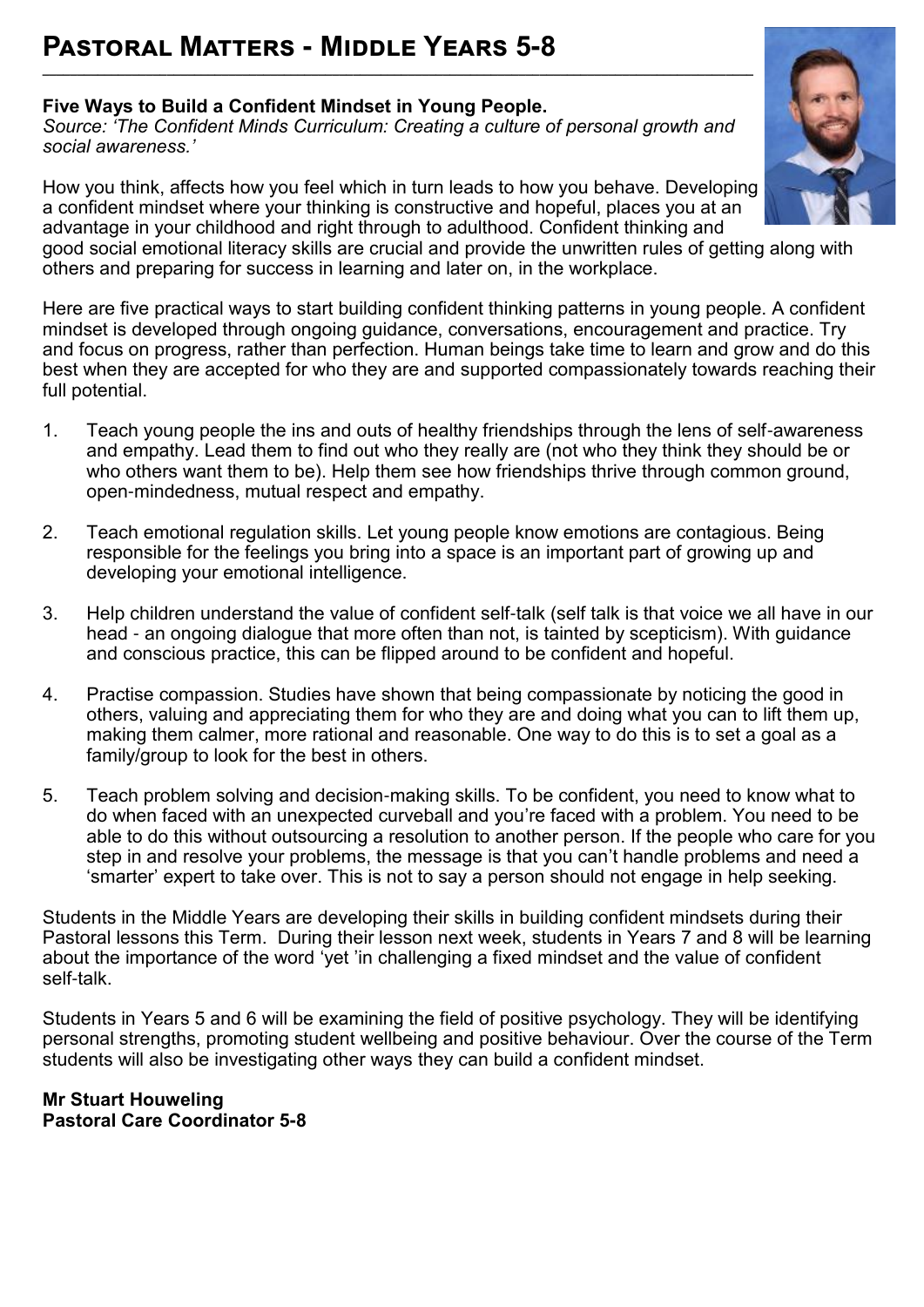# **Performance News**

#### **Musical**

Cast members are reminded of the importance of attending every rehearsal. Should your child be unable to attend for some reason, please email Mrs Talbot at [s.talbot@wac.nsw.edu.au](mailto:s.talbot@wac.nsw.edu.au) at the earliest possible moment so that we can attempt to adjust our planned rehearsals.

**\_\_\_\_\_\_\_\_\_\_\_\_\_\_\_\_\_\_\_\_\_\_\_\_\_\_\_\_\_\_\_\_\_\_\_\_\_\_\_\_\_\_\_\_\_\_\_\_\_\_\_\_\_\_\_\_\_\_\_\_\_\_\_\_\_\_\_\_\_\_\_\_\_\_\_\_\_\_\_\_\_\_\_\_\_\_\_\_\_\_\_\_\_\_\_\_\_\_\_\_\_\_\_\_**



Please note that it is the responsibility of the absent students to catch up on any adjustments or newly taught singing, choreography, blocking or general direction. Please consult CANVAS for choreographic videos or backing tracks (students in Years 7-11) to practice with at home.

Students who are interested in participating in this year's Musical Stage Crew are invited to begin attending rehearsals from Monday, 9 March. We will use this time to train and prepare students for their roles within the Musical.

#### **Primary Drama**

Please note that, due to overwhelming interest in our Primary Drama group, Mrs Aston has decided to create a roster of participants and run the Primary Drama Club on Mondays during Term 1. The group will meet on Tuesdays again as of Term 2 with a new group of participants. It is exciting to have so much interest in our new Drama ensemble, and thank you Mrs Aston for your flexibility in trying to give as many students as possible the opportunity to engage with this art form.

#### **Primary Dance and Primary Cheer**

Our Primary Dance Ensemble and College Cheer Ensemble have both proven to be very popular activities for our Primary students. As a result, Mrs Kluit will now join our Primary Cheer Ensemble members on a Wednesday afternoon at their rehearsals. Primary Dance will continue with Mrs Grant and Miss Dewey as normal.

Those Primary students involved in College Cheer must either be collected from the Johnson Studio at 3.30 pm or attend Primary Homework Club from 3.30 pm. Mrs Kluit will walk the students to Homework Club and ensure they are signed in. Students should ensure that they have homework tasks to work on at Homework Club each week if they attend. Please note that there is no option for our Primary-aged cheer students to wait in the Studio after 3.30 pm.

#### **World Day of Prayer**

On Friday, 6 March, our College Choir will participate in the local World Day of Prayer celebrations. This year the nominated country is Zimbabwe. Our College Choir are preparing an African hymn to sing as part of the celebratory service to be held at Tahmoor Presbyterian Church. All College Choir students will have received a permission note. Please return it as soon as possible to Mrs Talbot or Miss Nelson.

**Mrs Sarah Talbot Performing Arts Coordinator** 

**Upcoming Events**

World Day of Prayer Friday, 6 March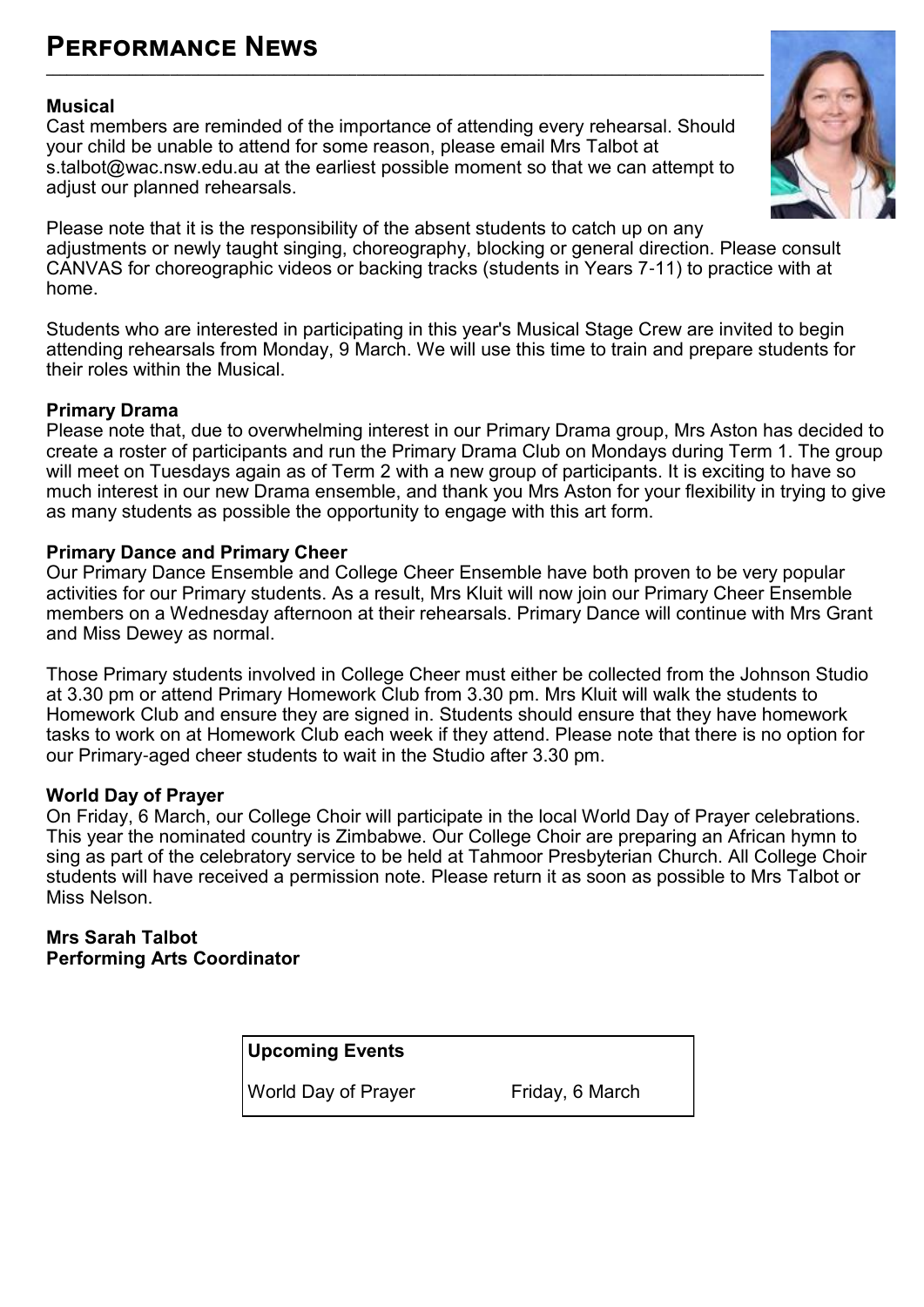# **Performance News Continued...**





| <b>Ensemble Name</b>   |                                                                                                                                                                                                         | <b>Rehearsals</b>                                                                      |                                                                     |
|------------------------|---------------------------------------------------------------------------------------------------------------------------------------------------------------------------------------------------------|----------------------------------------------------------------------------------------|---------------------------------------------------------------------|
|                        | <b>Eligible Students</b>                                                                                                                                                                                |                                                                                        | <b>Ensemble Leader</b>                                              |
| Musical                | All students in Years 5-11 in the<br>year in which the musical is<br>performed.                                                                                                                         | Monday afternoon, Warne<br>Auditorium (and various) 2.35 pm -<br>5.30 pm Terms 1 and 4 | <b>Mrs Talbot</b>                                                   |
| <b>Primary Choir</b>   | All students in Years 3-6                                                                                                                                                                               | Monday lunchtime, Melba 1                                                              | Mrs Apps                                                            |
| <b>Primary Band</b>    | All students who play a band<br>instrument or percussion in Years<br>$5 - 6$                                                                                                                            | Wednesday afternoon, Melba 4 -<br>2.45 pm - 3.30 pm                                    | Mr Denley                                                           |
| <b>Primary Strings</b> | Students in Years 3-6 are<br>invited to participate in this<br>ensemble after demonstrating<br>both skill and dedication either<br>through the Stage 2 or Stage 3<br>Strings Program or private tuition | Friday lunchtime, Melba 4                                                              | Ms Bridge                                                           |
| <b>Primary Dance</b>   | All students in Years 3-6                                                                                                                                                                               | Friday lunchtime, Johnson Studio                                                       | Mrs Grant                                                           |
| <b>Primary Drama</b>   | All students in Years 3-6<br>(numbers may be limited)                                                                                                                                                   | Tuesday lunchtime, Cuthbert                                                            | Mrs Aston                                                           |
| Art Club               | All students in Years 7-12                                                                                                                                                                              | Friday lunchtime, Melba 3                                                              | Mrs Ware and Mrs<br>Taylor                                          |
| Photography Club       | All students in Years 7-12                                                                                                                                                                              | Monday afternoon in Terms 2 and 3                                                      | Mrs Taylor                                                          |
| College Choir          | All students in Years 7-12                                                                                                                                                                              | Monday lunchtime, Melba 1                                                              | <b>Miss Nelson</b>                                                  |
| <b>College Band</b>    | All students who play a band<br>instrument or percussion in<br>Years 7-12                                                                                                                               | Tuesday afternoon, Melba 4                                                             | Mr Grant                                                            |
| <b>College Strings</b> | All students who play a string<br>instrument in Years 7-12                                                                                                                                              | Thursday afternoon, Melba 4                                                            | Ms Bridge                                                           |
| Dance Company          | Selected students from Years<br>7-12 who display outstanding<br>dance technique and performance<br>quality (based off audition).                                                                        | Tuesday afternoon, Johnson Studio                                                      | <b>Miss Valente</b>                                                 |
| College Cheer          | All students in Years 5-12                                                                                                                                                                              | Wednesday afternoon,<br>Johnson Studio                                                 | <b>Miss Valente</b>                                                 |
| Didgereedoo            | Interested male students in Years<br>$7 - 12$                                                                                                                                                           | Wednesday lunchtime, Melba 1                                                           | Mr Denley                                                           |
| <b>WAC Crew</b>        | All students in Years 7-12                                                                                                                                                                              | On the job training at events                                                          | Mrs Talbot (Student<br>Leaders: Anastacia<br>Lalic and Abby Cupitt) |
| <b>Set Design</b>      | All students in Years 7-11                                                                                                                                                                              | Monday Afternoon, Terms 1and 4 in<br>Melba 3                                           | Mrs Ware and<br>Mrs Taylor                                          |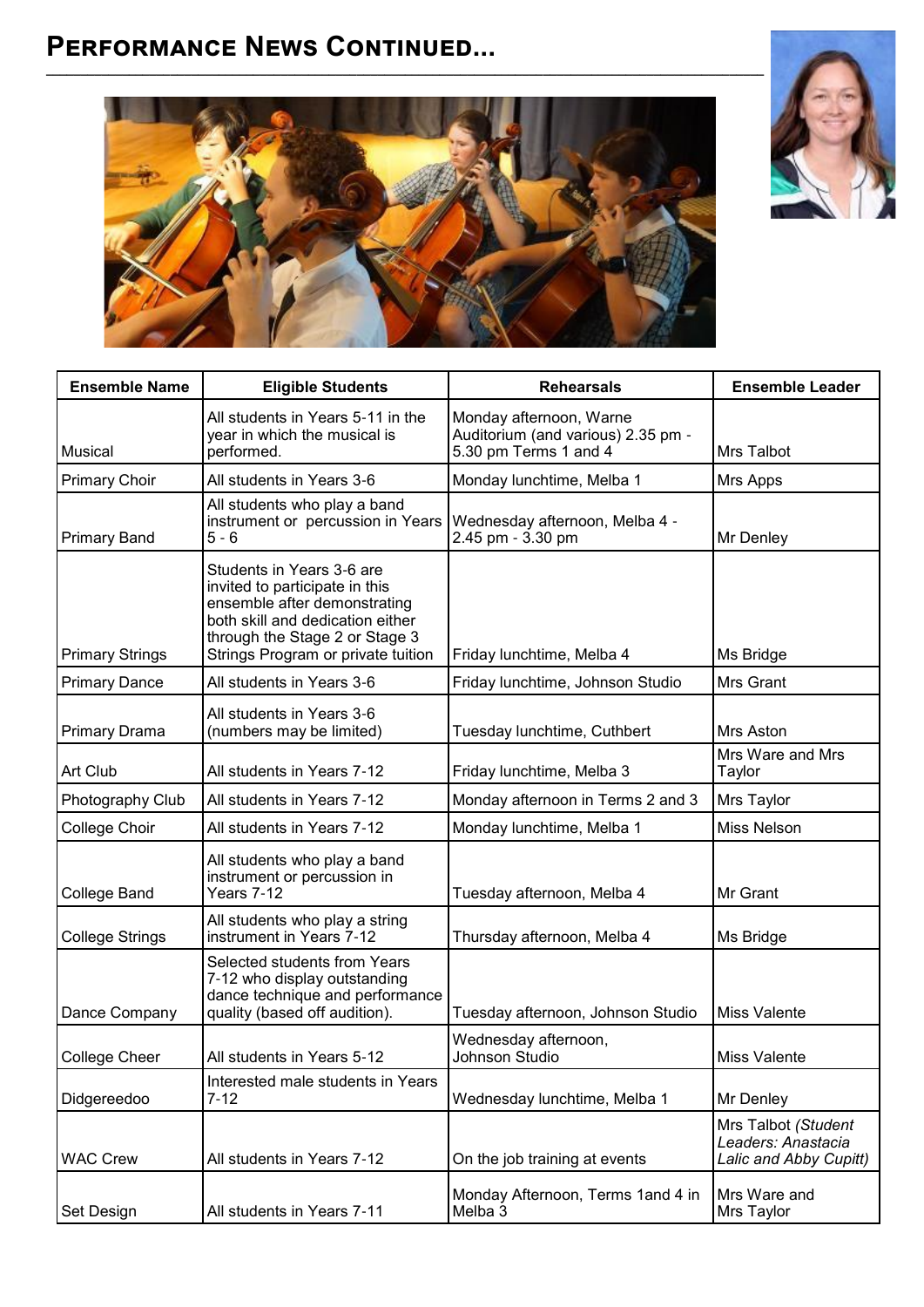### **Music Develops Neural Pathways and Enhances Brain Function.**

Music stimulates incomparable development of a child's brain and leads to improved concentration and memory abilities. Physical changes to the brain and cognitive improvements through music are measurable in many ways. Most notably, MRI shows that musical tasks can activate all four lobes of the brain as well as parts of the cerebellum. **Music, quite literally, gets the whole brain working.** 

Regular lessons, structured practice and, when ready, being part of a group or ensemble enhances your child's educational performance across all areas of their educational journey.

If you are uncertain about what instrument your child should learn please book an appointment with Mr Denley on 4623 0226 or s.denley@wac.nsw.edu.au to discuss the options available to you through the College's Music Program.

#### **Mr Simon Denley Creative Arts and Language Coordinator**

# **Makerspace**

This Term in the Makerspace students will have the opportunity to compete in the 2020 Fluor Engineering Challenge. The challenge involves students building a machine, using plastic cups, paddle pop sticks, elastic bands, cardboard and electrical tape, that will knock down a miniature cricket wicket with a ping pong ball.

**\_\_\_\_\_\_\_\_\_\_\_\_\_\_\_\_\_\_\_\_\_\_\_\_\_\_\_\_\_\_\_\_\_\_\_\_\_\_\_\_\_\_\_\_\_\_\_\_\_\_\_\_\_\_\_\_\_\_\_\_\_\_\_\_\_\_\_\_\_\_\_\_\_\_\_\_\_\_\_\_\_\_\_\_\_\_\_\_\_\_\_\_\_\_\_\_\_\_\_\_\_\_**

The aim of the Cricket Wicket Knockdown Challenge is to use the machine to knock down the cricket wicket as many times as possible in three minutes. It is open to all Secondary students and will be happening in the Sturt Makerspace at the second half of lunch every day, except for Tuesdays.

A maximum of 30 students will be able to be involved in the challenge so students need to put their name on the signup sheet in the Sturt Library. It should be a great challenge and I look forward to seeing who is able to build the most accurate machine.

#### **Mr Wayne Baulch Secondary Learning Innovations Coordinator**

# **Information from the Careers Room**

### **Special Presentation for Year 12**

The Australian Tertiary Admission Rank (ATAR) and the process of University application are very confusing issues for many Year 12 students. I have invited a member of the Universities Admissions Committee (UAC) Community Engagement team to talk to our Year 12 students about these matters on Tuesday, 3 March 2020.

**\_\_\_\_\_\_\_\_\_\_\_\_\_\_\_\_\_\_\_\_\_\_\_\_\_\_\_\_\_\_\_\_\_\_\_\_\_\_\_\_\_\_\_\_\_\_\_\_\_\_\_\_\_\_\_\_\_\_\_\_\_\_\_\_\_\_\_\_\_\_\_\_\_\_\_\_\_\_\_\_\_\_\_\_\_\_\_\_\_\_\_\_\_\_\_\_\_\_\_\_\_\_**

The presentation will be held in the Flynn Amphitheatre during Period 2 and will be titled "ATAR and applying to University through UAC - breaking down the ATAR, scaling, and ATAR myths, and applying for University through UAC".

### **Careers Newsletter**

Last week I trialled sending an electronic Careers Newsletter to parents and students of Years 10-12 via email. Despite having a few teething problems, the response from students and parents has been very positive. Students can also access the newsletter on the Student Resources 7-12 Page on Canvas. İ

**Dr Rob Bearlin Careers Adviser** 





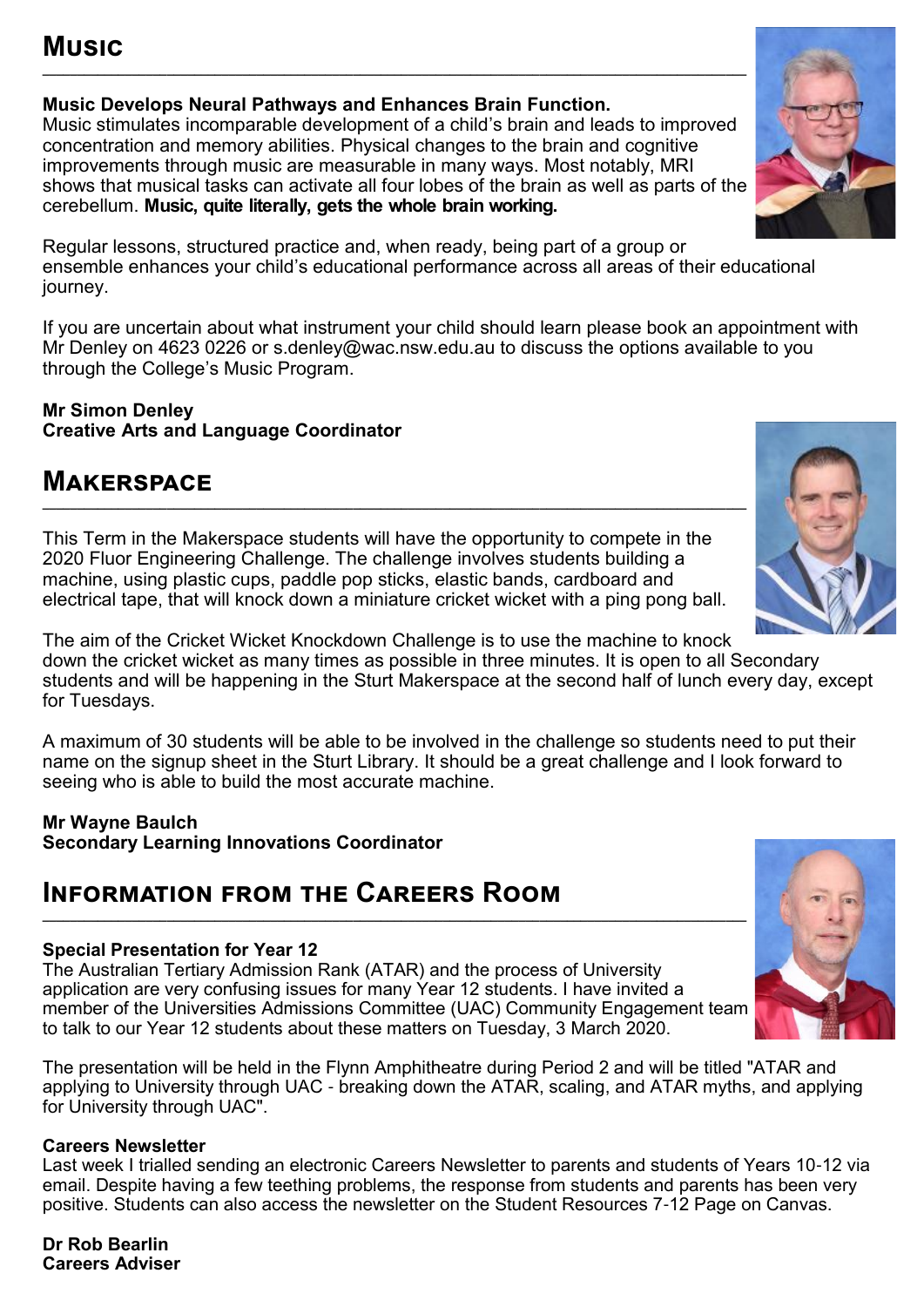# **Year 9 Camp**

We are looking forward to taking Year 9 on camp next Monday, 2 March to Wednesday, 4 March. We will be going to Youthworks Waterslea Conference Centre near Nowra, for three days of adventure, fun and team building. The focus of this camp is an expedition and camp out where they will learn valuable skills and build upon the team work and challenges they experienced at Year 7 Camp a few years ago.

**\_\_\_\_\_\_\_\_\_\_\_\_\_\_\_\_\_\_\_\_\_\_\_\_\_\_\_\_\_\_\_\_\_\_\_\_\_\_\_\_\_\_\_\_\_\_\_\_\_\_\_\_\_\_\_\_\_\_\_\_\_\_\_\_\_\_\_\_\_\_\_\_\_\_\_\_\_\_\_\_\_\_\_\_\_\_\_\_\_\_\_\_\_\_\_\_\_\_\_\_\_\_**

I would like to remind parents of the following information regarding medical needs, so that we can

appropriately care for everyone:

- **On the morning of the first day of Camp Monday, 2 March,** all medications need to be brought to Mr Grant or Mrs Clark. This medication should have been included on the relevant medical form already handed in. The medication must be clearly labelled with instructions.
- Students are not to carry their own personal medication except for Ventolin and EpiPens (daily medications will be administered by teachers at camp, as per the given instructions).
- Paracetamol and Nurofen will also be taken and administered by a teacher if needed.

Separate to this, the students have been given a 'what to bring' list, including the importance of wearing appropriate clothing, suitable for the duration of the camp and the particular activities that they will be participating in. Students are also reminded that they will be required to hand in any mobile devices upon their arrival at camp.

I am looking forward to spending this time with Year 9 and seeing them grow personally and as a group. If you have any questions regarding the camp please feel free to contact me at [l.grant@wac.nsw.edu.au.](mailto:l.grant@wac.nsw.edu.au)

**Mr Lloyd Grant Year 9 Patron**

# **Clean Up Australia Day 2020 \_\_\_\_\_\_\_\_\_\_\_\_\_\_\_\_\_\_\_\_\_\_\_\_\_\_\_\_\_\_\_\_\_\_\_\_\_\_\_\_\_\_\_\_\_\_\_\_\_\_\_\_\_\_\_\_\_\_\_\_\_\_\_\_\_\_\_\_\_\_\_\_\_\_\_\_\_\_\_\_\_\_\_\_\_\_\_\_\_\_\_\_\_\_\_\_\_\_\_\_\_\_**

This notice is to advise that the College will not be co-facilitating a Clean Up Australia Day site in 2020 because we have not been able to find a suitable site in the Shire. Potholes, where we normally go, is quite clean (minimal use during the summer we have had). Other potential sites are fire affected or not safe for minors.

As an alternative, may I encourage you to search up some of the sites that are operating near to you and join in with them? [https://www.cleanup.org.au/.](https://www.cleanup.org.au/)

If students do participate, and they are able to prove their participation to me, I will arrange for a Community Service College Merit. We look forward to aiming up again in 2021.

**Mr Jay Hart Humanities Coordinator** 

### **Online Science Resources for Years 7-10 \_\_\_\_\_\_\_\_\_\_\_\_\_\_\_\_\_\_\_\_\_\_\_\_\_\_\_\_\_\_\_\_\_\_\_\_\_\_\_\_\_\_\_\_\_\_\_\_\_\_\_\_\_\_\_\_\_\_\_\_\_\_\_\_\_\_\_\_\_\_\_\_\_\_\_\_\_\_\_\_\_\_\_\_\_\_\_\_\_\_\_\_\_\_\_\_\_\_\_\_\_\_**

Students in Years 7 to 10 have a number of excellent online Science resources available to them, including **PearsonPlaces**, **Canvas** and **Stile**. **Education Perfect**, from the same organisation that supplies Language Perfect for German, offers students access for \$30.00 per student per year.

If parents are interested in this resource for their children, please arrange for your child to obtain a note from their Science teacher.

**Dr Andrew Eaton Science Coordinator** 





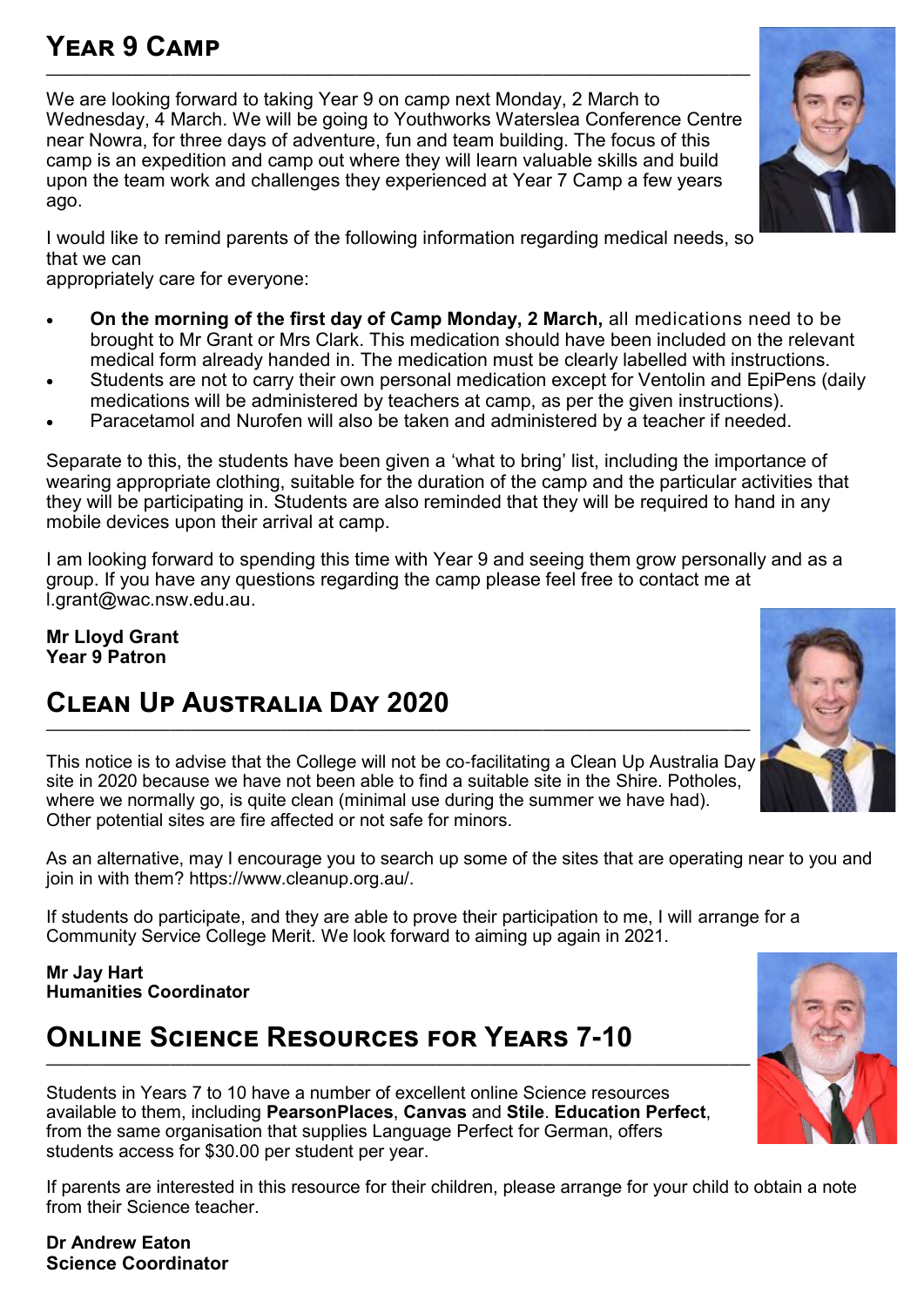# **Year 12 Geography Fieldwork to Jamberoo Action Park and Minnamurra Rainforest**

On Friday, 6 March 2020 students in Year 12 Geography will travel to Jamberoo Action Park and Minnamurra Rainforest to fulfil field study requirements as part of their final two topics for the HSC Course. At Jamberoo Action Park the students will complete a local study of an economic enterprise.

**\_\_\_\_\_\_\_\_\_\_\_\_\_\_\_\_\_\_\_\_\_\_\_\_\_\_\_\_\_\_\_\_\_\_\_\_\_\_\_\_\_\_\_\_\_\_\_\_\_\_\_\_\_\_\_\_\_\_\_\_\_\_\_\_\_\_\_\_\_\_\_\_\_\_\_\_\_\_\_\_\_\_\_\_\_\_\_\_\_\_\_\_\_\_\_\_\_\_\_\_\_\_\_**



This will include consideration of the nature of the enterprise, constraints and the effects of global change on the enterprise. Students will then travel to Minnamurra Rainforest where they will make and record observations of an 'Ecosystem at Risk' with a particular focus on human impact, adjustment to change and management practices. This excursion fulfils part of the Stage 6 Geography syllabus requirement for fieldwork.

Permission notes have been distributed and are due back to Mrs Miller by Monday, 2 March 2020. Important information:

- Students are to meet their teacher at 8.10 am at the back of Bradfield (DO NOT go to Roll Call).
- We will be leaving the College at approximately 8.20 am and travelling by the College Bus to the two fieldwork sites.
- Students will be returning at approximately 5.30 pm (students will contact parents/care givers on the way home with a more accurate time of arrival) and will need to make their own way home from the College at the end of the excursion.
- Appropriate casual clothing and footwear for the fieldwork activities at Jamberoo Action Park (appropriate swimwear, footwear, towel and sunscreen) and Minnamurra Rainforest. Please ensure shirts cover shoulders and a cap MUST be worn. No jewellery as per the College policy.
- Please note that this excursion will be involving swimming and other water based activities. As such, please carefully complete both sides of the permission note.
- If your child has anaphylaxis or asthma, they must take their own EpiPen and/or Ventolin to this event.
- Bring College diary, pen and pencil and camera (you will receive your assessment task on the day).
- An opportunity to purchase food will be available during the day but please BRING sufficient food and water in an appropriate bag.
- The cost of the fieldwork activities and transport is included in the College Service Fee.

It promises to be an exciting opportunity to study Geography in the real world!

#### **Mrs Trudy Miller Geography Teacher**

### **College Student Banking \_\_\_\_\_\_\_\_\_\_\_\_\_\_\_\_\_\_\_\_\_\_\_\_\_\_\_\_\_\_\_\_\_\_\_\_\_\_\_\_\_\_\_\_\_\_\_\_\_\_\_\_\_\_\_\_\_\_\_\_\_\_\_\_\_\_\_\_\_\_\_\_\_\_\_\_\_\_\_\_\_\_\_\_\_\_\_\_\_\_\_\_\_\_\_\_\_\_\_\_\_\_\_**

Welcome back to all our College Student Bankers. To start off the new year the Commonwealth Bank has released two new reward items when redeeming 10 silver tokens. These new items are the Terry Denton Activity Book and the Mini Soccer Ball.



All new students wishing to be included in the College Student Banking need to open a Youth Saver Account with the Commonwealth Bank. Our College Banking day is every Wednesday and a box is located at the Student Reception for deposits each

week.

Happy Banking!

**Mrs Leanne Molluso Student Reception Supervisor** 



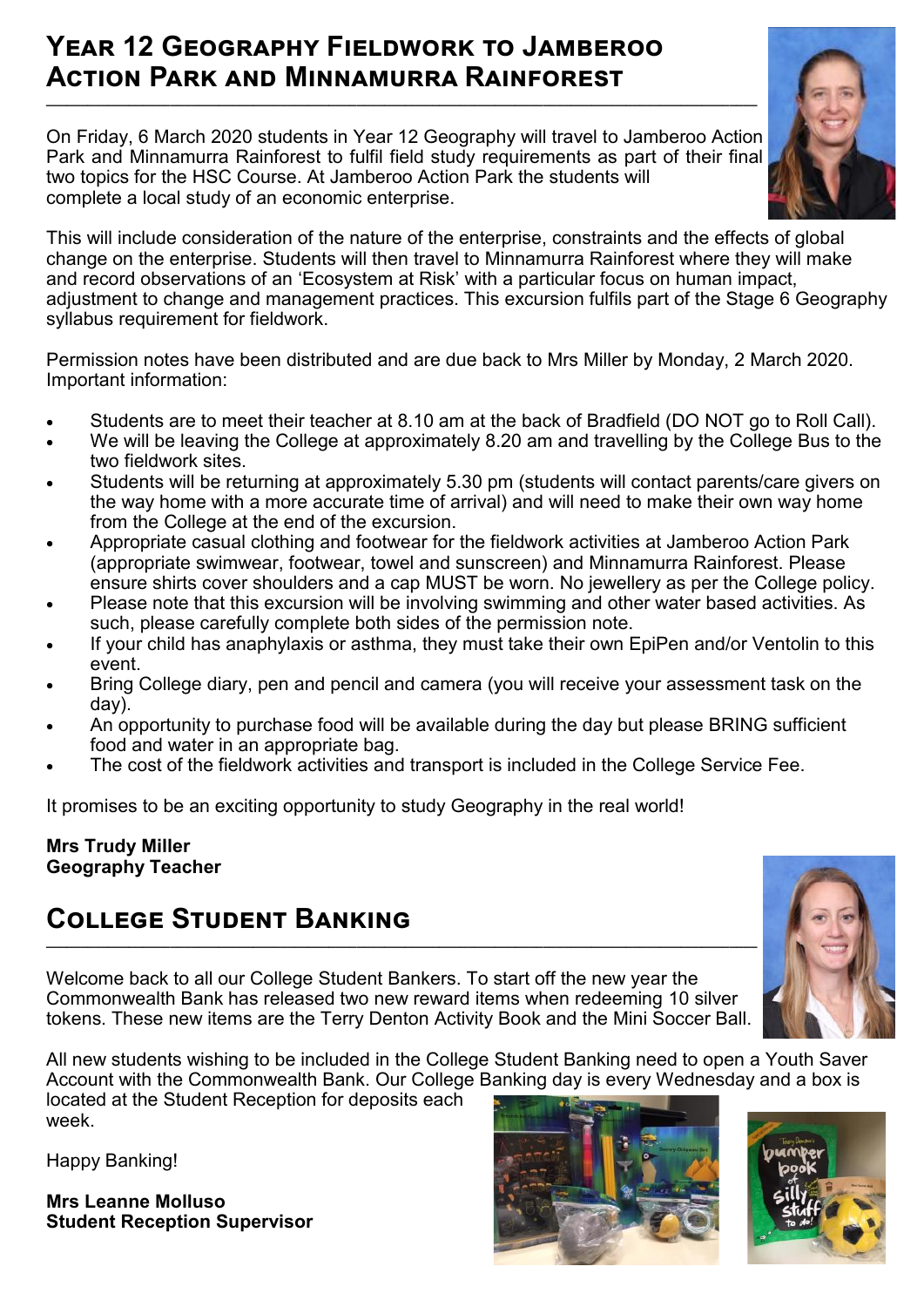# **WAC Kids Care Program**

The program has now commenced, thank you to all those students who have volunteered to be a part of this community service.

**\_\_\_\_\_\_\_\_\_\_\_\_\_\_\_\_\_\_\_\_\_\_\_\_\_\_\_\_\_\_\_\_\_\_\_\_\_\_\_\_\_\_\_\_\_\_\_\_\_\_\_\_\_\_\_\_\_\_\_\_\_\_\_\_\_\_\_\_\_\_\_\_\_\_\_\_\_\_\_\_\_\_\_\_\_\_\_\_\_\_\_\_\_\_\_\_\_\_\_\_\_\_\_\_**

#### **Mrs Kelly Evans TAS Coordinator**



# **Senior Humanities European Tour - Meeting/Key Information**

Students travelling to Europe in April, and their parents/carers, are reminded to come along to **Deakin 3** on **Thursday, 27 February at 7.00 pm** to meet with Academy Travel. At the meeting, Academy Travel will finalise some important matters and provide key information.

**\_\_\_\_\_\_\_\_\_\_\_\_\_\_\_\_\_\_\_\_\_\_\_\_\_\_\_\_\_\_\_\_\_\_\_\_\_\_\_\_\_\_\_\_\_\_\_\_\_\_\_\_\_\_\_\_\_\_\_\_\_\_\_\_\_\_\_\_\_\_\_\_\_\_\_\_\_\_\_\_\_\_\_\_\_\_\_\_\_\_\_\_\_\_\_\_\_\_\_\_\_\_\_\_**

Parents will also be able to meet Karen Lake (Academy Travel Tour Manager) as well as Mrs Trudy Miller and Mr Timothy Clarke (College staff) who are travelling with the students.

**Mr Jay Hart Humanities Coordinator** 

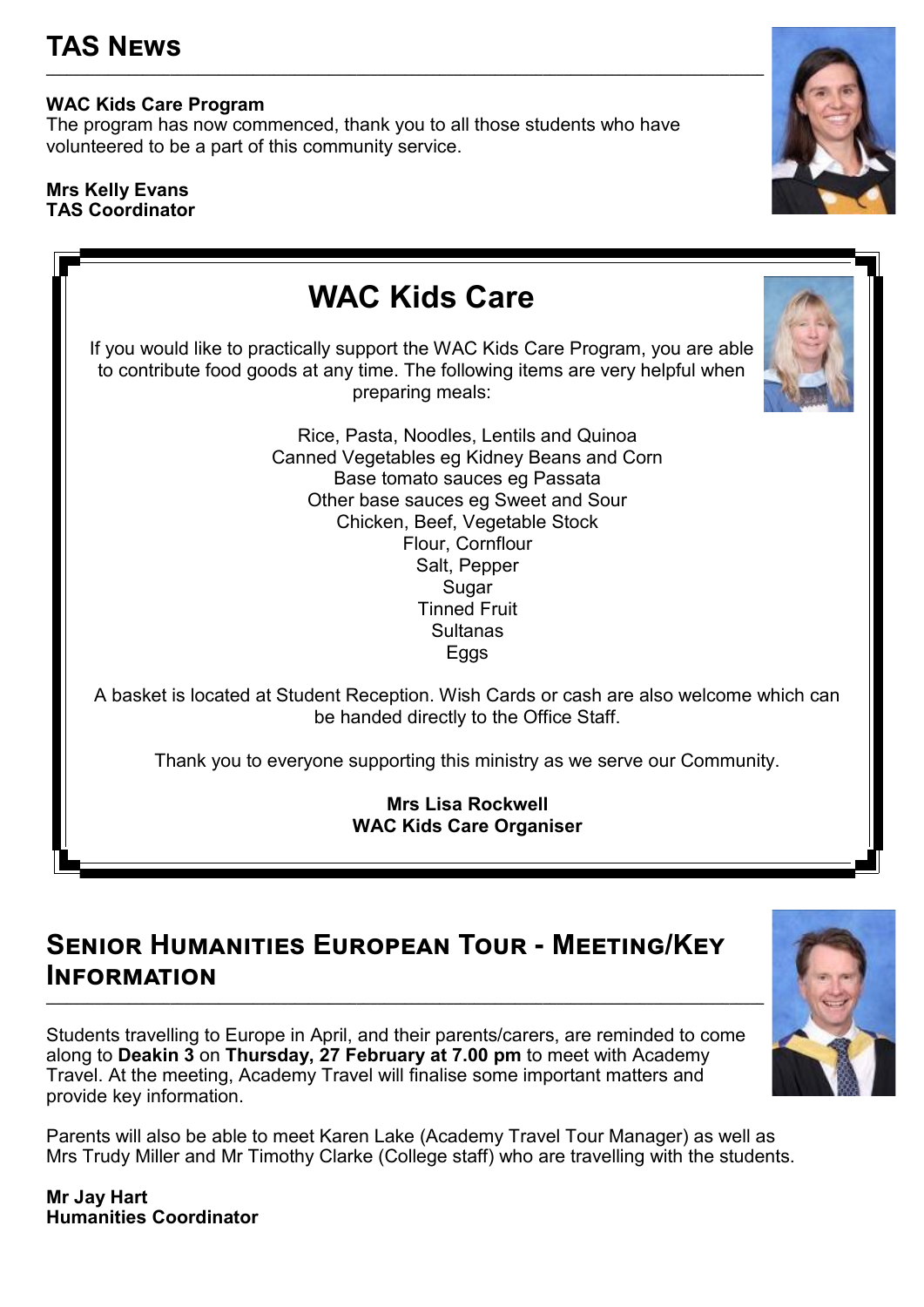### **WASP Academy - AFL**

In 2020 the College is excited to launch the Wollondilly Anglican Sports Performance (WASP) Academy. The WASP Academy aims to improve students' sporting skills as well as develop players for our Representative College sides on Wednesday we launched the WASP AFL Program. If you are still interested in joining this program please speak with Mrs Mozejko and return your permission note as soon as possible.



#### **MISA Round 3**

In Volleyball this week we played Oran Park Anglican College. Both our sides had strong wins, the Boys' team winning 3-0 and the Girls' team 2-1. In the Girls' match Elaina Orr was the stand out server in a well fought game. The Girls' Basketball side also had a 5-point win with Kamryn Reid and Paris Obakpolo playing particularly well in defence. Unfortunately, the Boys' Basketball side had a loss this week. In Softball the Year 7-9 Boys' side fought hard whilst missing key players and held on for a 10-10 draw. The Girls' Cricket side had their first loss for the season after two early season victories. Chloe Ford (12) and Keira Jobson (15) batted well but it was not enough to overcome last year's Premiers from Macarthur Anglican School.

In Oz Tag it was a tight 2-1 win for the Girls' team who have started the season well. The Boys' side lost their match but will look to bounce back next week with a comfortable win over the Bye. In Hockey, our Girls' side were down four players due to injury and illness. They battled hard but eventually lost 4-0 to Broughton Anglican College.

#### **Secondary Swimming Carnival**

On Friday, 21 February we held our Secondary Swimming Carnival. Congratulations to all the students who competed for their House group. Below is a list of our Age Champions who were recognised at Monday's Assembly.

| Age | <b>Male</b>         | <b>Female</b>           |
|-----|---------------------|-------------------------|
| 12  | Ceejay Weeving      | <b>Madeline Noble</b>   |
| 13  | <b>PJ</b> French    | <b>Grace Turkington</b> |
| 14  | <b>Toby Randall</b> | <b>Amalie Borthwick</b> |
| 15  | Joe Zervos          | Leila Goosen            |
| 16  | Murray Ray          | Amaryia Warland         |
| 17  | James Jones         | <b>Holly Ray</b>        |
| 18  | <b>Zach Napier</b>  | <b>Isabella Norman</b>  |

### **NASSA Swimming**

Last night, Wednesday, 26 February, we sent a team of 33 students to compete at the NASSA Secondary Swimming Championships. A big thank you to each student (and parents) who attended on the night to ensure the College was represented well. A full list of student achievements will be in next week's Waratah Weekly.

#### **Mr Mark Goldsbrough Secondary Sports Coordinator**

### **Upcoming Events**

Wednesday, 11 March<br>Friday, 20 March Friday, 20 March **NASSA Football Trials**<br>
Wednesday, 25 March **NASSA Touch Football** 

Friday, 28 February NASSA Tennis Gala Day AICES Girls' Basketball<br>AICES Hockey Wednesday, 25 March NASSA Touch Football Gala Day<br>Friday, 3 April NASSA Netball Gala Day NASSA Netball Gala Day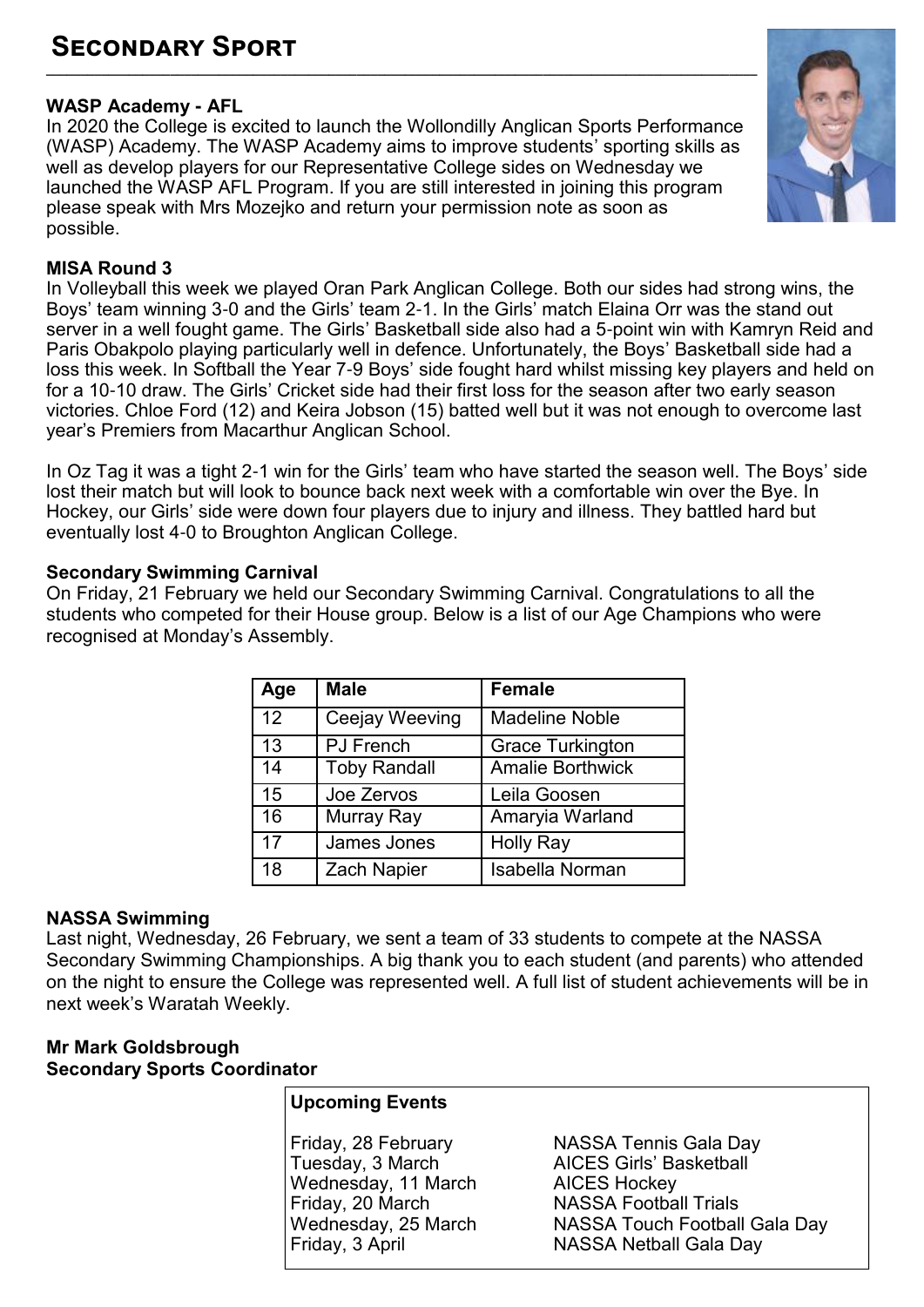# **SECONDARY SWIMMING CARNIVAL**

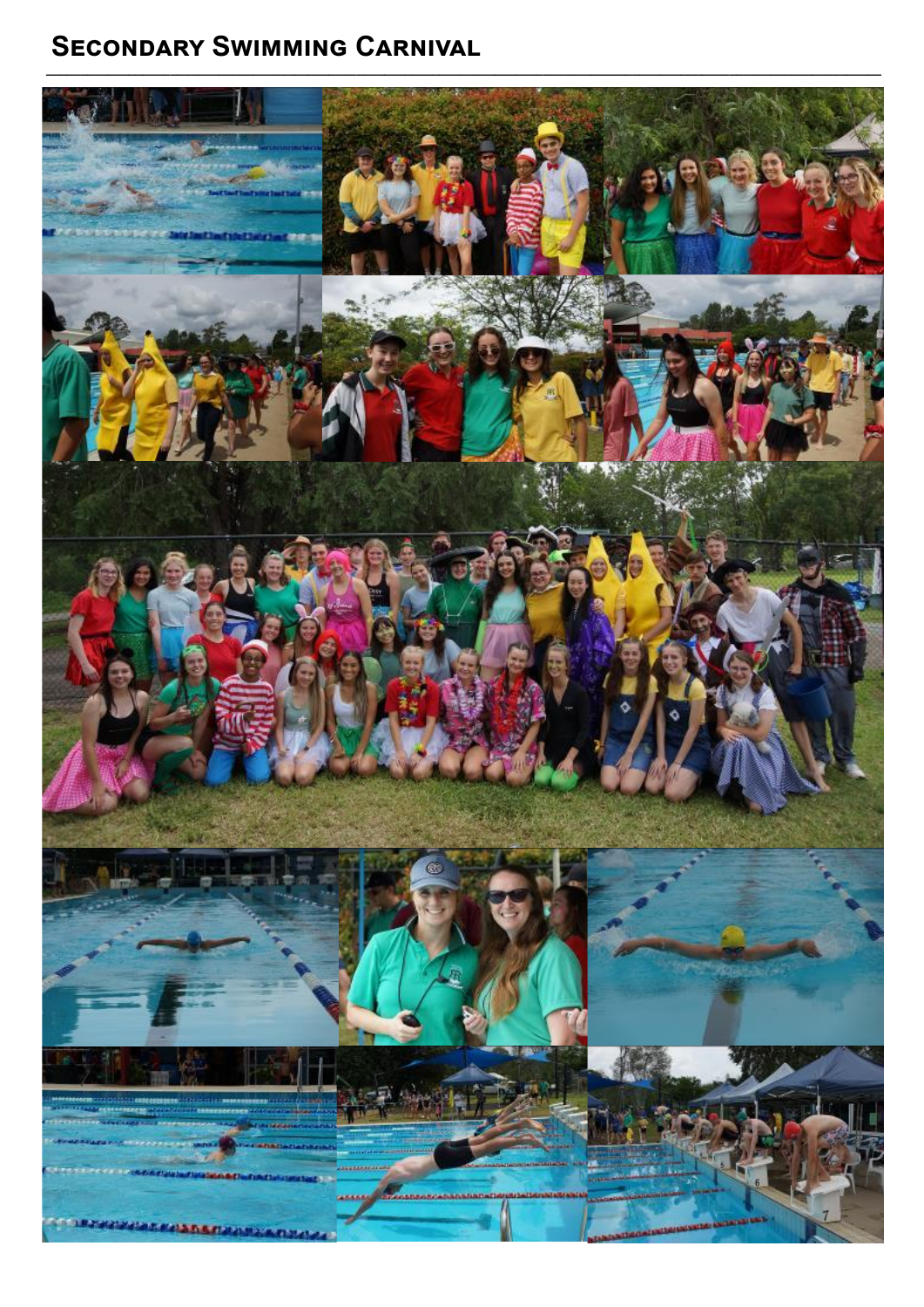# **Primary Sport**

### **NASSA Swimming Carnival**

Last Tuesday night, a group of talented swimmers attended the Primary NASSA swimming carnival at the Sydney Olympic Park Aquatic Centre.

Despite challenging competition, the WAC swim team achieved some encouraging results. Of note was a second place for the junior girls relay team and a third for the senior girls relay time.





Individually, Heidi Jones (two first place finishes) and Olivia Smith (two second place finishes and a third) consistently received competitive times.

#### **IPSSO**

The junior and senior Girl's Soccer teams achieved strong victories against Mt Annan Christian College.

Both sides played according to Miss Thompson's attack oriented brand of soccer which saw the juniors rampage to a 6-0 rout of the opposition. While the seniors emerged victorious with a 4-2 win, with Jema Palenzuela and Evelyn Biggs among the goalscorers. Much to Mr Houweling's delight, both oztag teams were victorious. The juniors winning with a whopping 11 tries to 3, with Ruby Palenzuela and Amelia Fletcher being standouts.

While the seniors won 7 tries to 3 on the back of a classy defensive effort from stalwart Ashton McCabe. Tries also came from Max McPherson and Lisa Fouche, who opened her try scoring account for the 2020 season. Mr Wayne was looking for positives in the hard defeats both Basketball sides endured to skilled MACC teams. Unfortunately, due to stormy weather, this week's Cricket games had to be abandoned.

#### **Years 5-8 Wednesday afternoon AFL program**

It's not too late to sign up for the Wollondilly Anglican Sports Performance Academy (WASP) after school AFL program. Being held on Wednesday afternoons, the program is designed for sports people who are looking to improve their football skills. If you would like to sign up, please see Mrs Mozejko.

### **NASSA Girls' and Boys' Football (Soccer) Gala Day.**

On Monday 9 March we have our NASSA soccer gala day to be held at Blacktown Football Park. Girls' in the IPSSO Soccer team are reminded to return their permission notes promptly. Mr Wayne is running the trial for the boys team this Friday, 28 February at lunchtime on the front oval. If you play any code of football, are in Stage 3 and interested in trialling, please notify Mr Gooden or Mr Wayne.

#### **Mr James Gooden Primary Sports Coordinator**

**Upcoming Events**

Monday, 9 March **Primary NASSA Soccer Gala Day**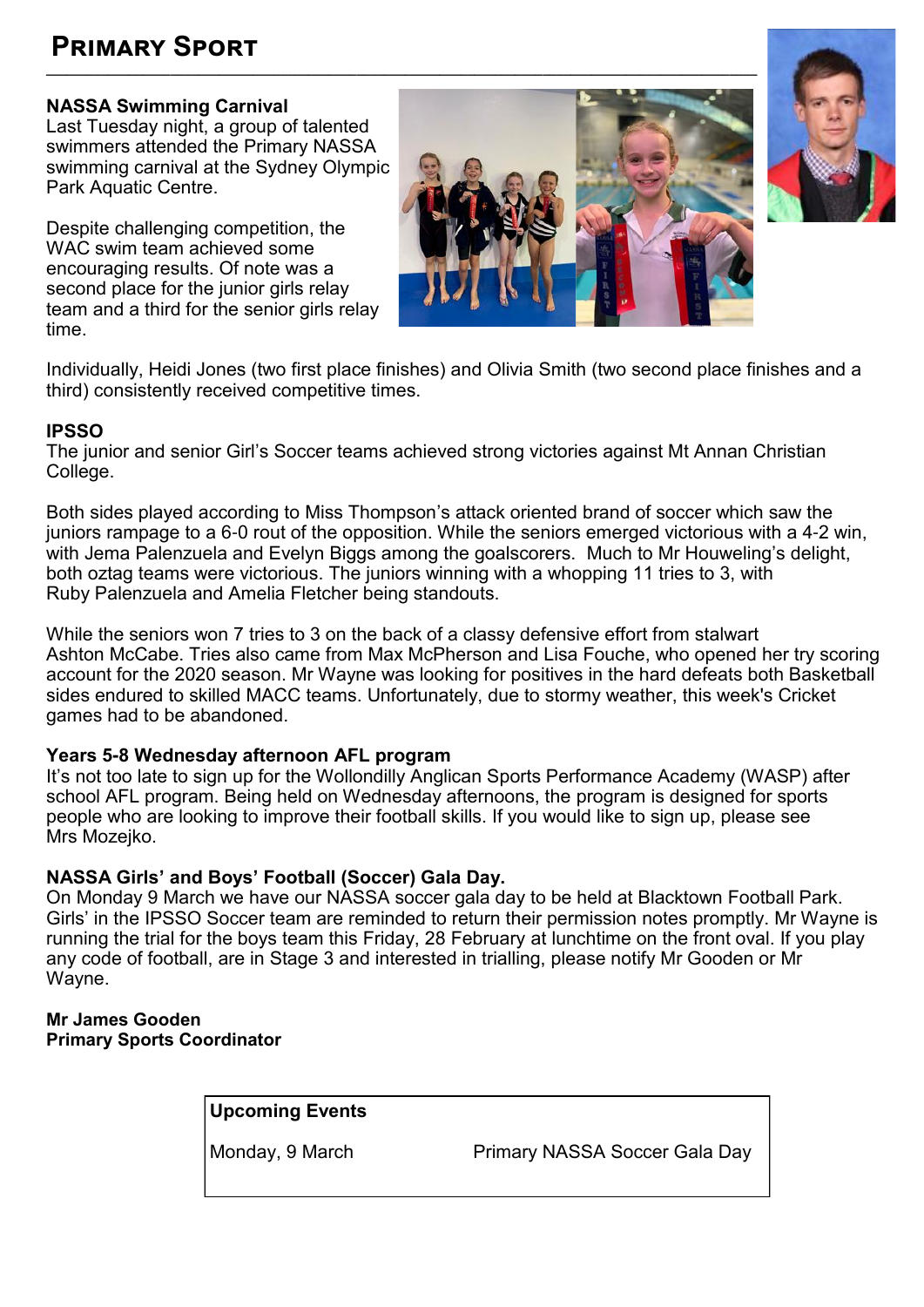# **Seasaw**

### **Seesaw is Now Available for Parents to Access**

Seesaw gives your child the creative tools to capture and reflect on their learning in real time. Then this work is shared with you. Seesaw will give you a window into each of our classrooms and into your child's learning process. We aim to have students upload one literacy and numeracy work sample each week. Our students are excited to use this tool in partnership with the great things our teachers do in their classrooms. Please be aware that this is only a snapshot of your child's learning. It is often a raw work sample and therefore, there will be mistakes.

**\_\_\_\_\_\_\_\_\_\_\_\_\_\_\_\_\_\_\_\_\_\_\_\_\_\_\_\_\_\_\_\_\_\_\_\_\_\_\_\_\_\_\_\_\_\_\_\_\_\_\_\_\_\_\_\_\_\_\_\_\_\_\_\_\_\_\_\_\_\_\_\_\_\_\_\_\_\_\_\_\_\_\_\_\_\_\_\_\_\_\_\_\_\_\_\_\_\_\_\_\_**

Some classes have started using Seesaw whilst others are still in the early stages of getting set up. Please be patient if your child has not got any work samples to view. There will be some soon! So, how do you get started? You can download Seesaw's family App for iOS, Android, or use the web to view your student's learning work samples. A unique QR code will be in your child's diary for you to scan which will give you access to their journal. When your child adds new work, you will receive a notification to see, hear and respond to your child's post. *You only have access to your own child's work and all of the content is stored securely.* 

If there are any questions or concerns, please email me at t.tuner@wac.nsw.edu.au.

**Mrs Tracy Turner Kindergarten Teacher** 

# **Application for Enrolment**

Applications continue to pour in for 2021 and beyond across all year groups, but especially our entry years of Transition, Kindergarten, Year 7 and Year 11.

#### **All current College families looking to enrol siblings for the coming years are encouraged to do so without delay to avoid disappointment.**

Enrolment packs are available from the College Office or from the College website.

**Mrs Kristy Biddle Enrolments Officer**

# **Governor General Visit - Hilltop**





**BUSHFIRE** 



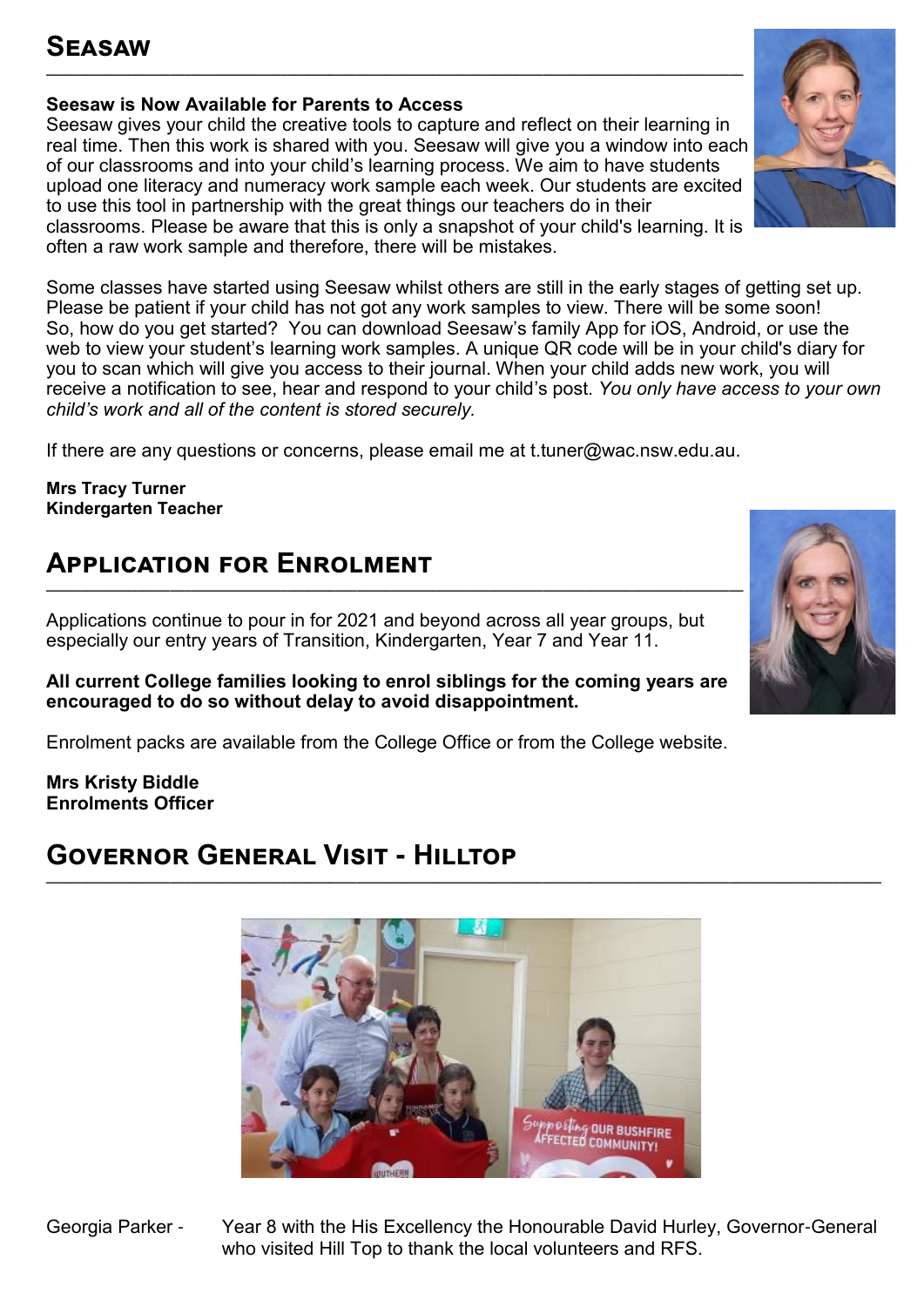# **I Can Only Imagine**

Imagine all the people living in peace... (John Lennon)

Imagine all the future when night and war is lost…

Imagine the times when time will be no more…

Imagine treading life's new ways when seasons no longer roll around…

Imagine the refreshment when energy no longer fades and tears won't dampen cheeks…

#### *Are these not worth waiting for? Are these not worth planning for? Are these not worth fighting for? Are these not worth dying for?*

Your days may be many and long and your months far longer - filled with rarely ceasing pain and heartache…

Your years are slow and you refuse to recall yesterday for it hurts to remember…

Your breaths have been so salted with trouble, tomorrow holds little hope…

Please lay hold firmly of these permanent guides:

- gaze at the prize and life's forever finish line
- bend the knee and bow the head in the deepest of humility
- refuse to form a fist and point it heavenwards and curse God because:

### *the painful costs this brief sojourn exacts will forever be no more.*

Let not your hearts be troubled. Believe in God; believe also in Me. In my Father's house are many rooms. If it were not so, would I have told you that I go to prepare a place for you? And if I go and prepare a place for you, I will come again and will take you to myself, that where I am you may be also. (John 14:1-3)

*Jesus has named you as His to make you forever happy. Your name IS in the Book of Life; keep it there for no-one else can erase it but you.*

Today's Soul Snippet:

'In your seeking of comfort always look to Jesus 1st and then you will see all other plans fading.'  $\sim$ Michael Cartwright

ENJOY too - [Sit & Sup with Me](https://soulsupply.us12.list-manage.com/track/click?u=9c42ae84e8999efca37b252ef&id=2a237148de&e=33b84a6371) 



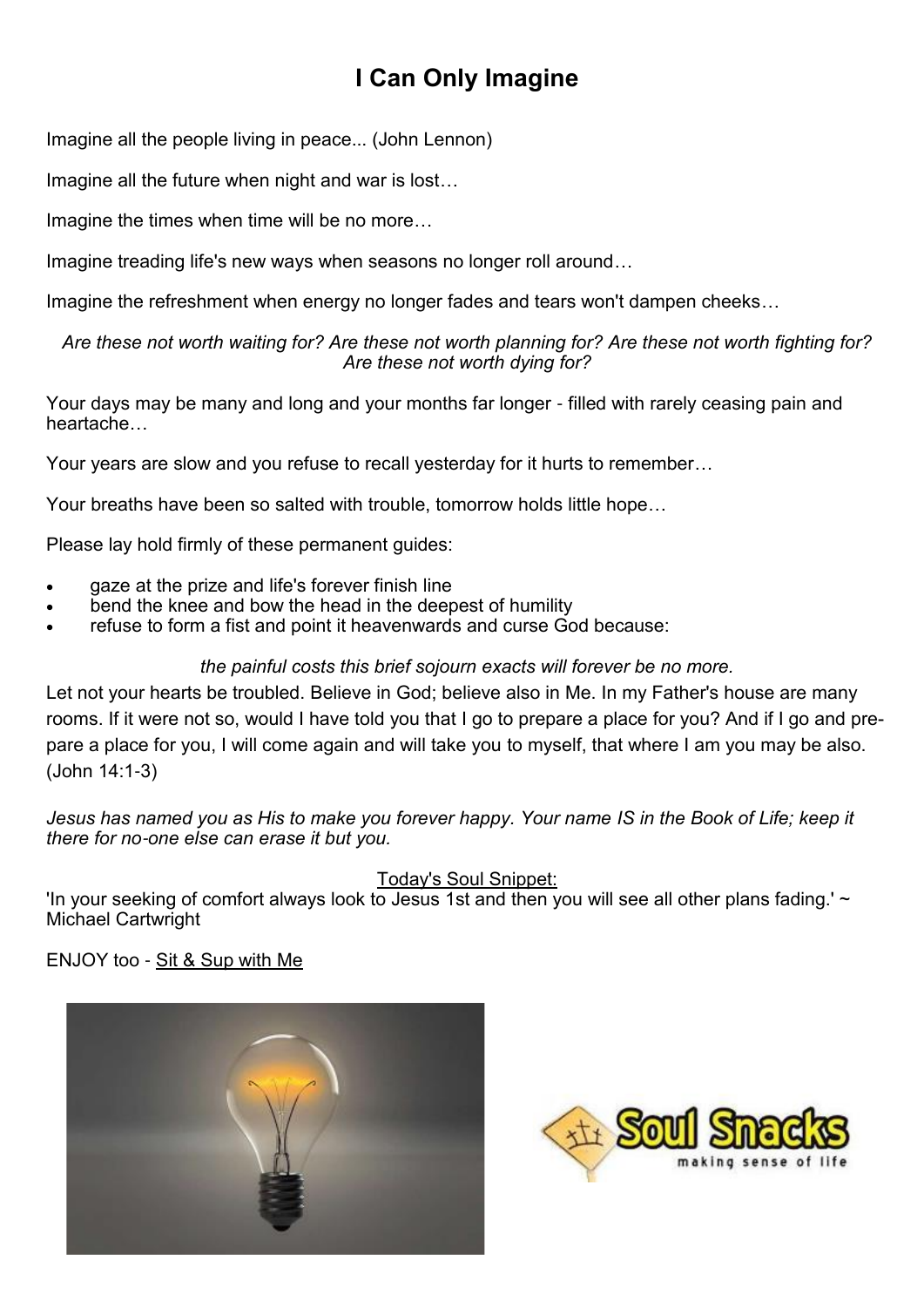# **WAC Kids Care**

From time to time, families undergo trauma such as severe or terminal illness. There are short term **support structures in place at the College to assist families** during these times. The WAC Kids Care Program offers support to families in the way of meals. Please contact Mrs Hay or Mrs Rockwell at the College to assist. Confidentiality will be respected.

**\_\_\_\_\_\_\_\_\_\_\_\_\_\_\_\_\_\_\_\_\_\_\_\_\_\_\_\_\_\_\_\_\_\_\_\_\_\_\_\_\_\_\_\_\_\_\_\_\_\_\_\_\_\_\_\_\_\_\_\_\_\_\_\_\_\_\_\_\_\_\_\_\_\_\_\_\_\_\_\_\_\_\_\_\_\_\_\_\_\_\_\_\_\_\_\_\_\_\_\_\_\_\_\_\_\_\_\_\_\_\_\_\_\_\_\_\_\_\_\_\_**

# **Reaching 4 Korina Golf Charity Day - (College Family)**

Where: Highlands Golf Club - Old Hume Hwy, Mittagong

When: Sunday, 1 March

Time: 11.45 am to 5.00 pm

Cost: \$70.00 per person

For more information, please visit www.reaching4korina.com.au or call on 0432 141 900.

# **Young Women in Business**

Saturday, 7 March

Time: 8.30 am to 2.30 pm<br>Where: Wollondilly Shire Ha

Wollondilly Shire Hall, Picton

This event is targeted at Young Women from 15-30 looking at starting or growing their own business.

Tickets available now at library.wollondilly.nsw.gov.au/Bookings.

# **MW Physie and Dance (Australian Physie and Dance)**

Registrations are now open for girls (5 years and up) and ladies who enjoy dance and exercise classes. Classes are held in Bargo, Picton and Oran Park. Please visit the website for more information [mwphysieanddance.com.](http://mwphysieanddance.com/)

Where: **Bargo Community Hall - Wednesday** Girls' Classes: 5-8 yrs - 4.00 pm - 5.00 pm 9-12 yrs - 5.00 pm - 6.00 pm 13-15 yrs - 6.00 pm - 7.00 pm

> **Picton Shire Hall - Mondays** Ladies' Class: 6.30 pm till 8.30 pm

# **Burns Physical Culture Registrations**

Where: **Girls' Classes at CWA Hall Tahmoor - Monday** Preschoolers - 3.30 pm - 4.00 pm 5-8 years - 4.00 pm - 4.45 pm 9/10 years - 4.45 pm - 5.30 pm 11/12 years - 5.30 pm - 6.15 pm

### **St Anthony's Picton - Monday**

 Seniors - 6.30 pm - 7.30 pm Ladies - 7.30 pm - 8.30 pm

Enquiries: 0404 044 298

# **Share Your Thoughts on our Shareway Design**

Wollondilly Shire Council now has a concept design for a proposed shareway (walking/cycling path) connecting the centres of Tahmoor and Picton.

How to Have Your Say

**Visit:** [www.yoursay.wollondilly.nsw.gov.au](http://www.yoursay.wollondilly.nsw.gov.au/) and take a quick survey

**Where:** Join us at a Community Drop In Session on Wednesday, 4 March 2.00 pm - 4.00 pm Council Administration building

**Contact:** Give us a call on 4677 1100 or Email us at [council@wollondilly.nsw.gov.au](mailto:council@wollondilly.nsw.gov.au) We are accepting feedback until Wednesday, 11 March.

**Oran Park Library - Tuesdays (Room 1)** Girls' & Ladies' Classes - 5-8 yrs - 4.00 pm till 5.00 pm 16 yrs & Int Snrs - 5.00 pm till 6.00 pm Open Ladies - 6.00 pm till 7.00 pm

**Oran Park Library - Tuesdays (Room 2)** Girls' & Ladies' Classes - 9-12 yrs - 4.00 pm till 5.00 pm 13-15 yrs - 5.00 pm till 6.00 pm Beg & Int Ladies - 6.00 pm till 7.00 pm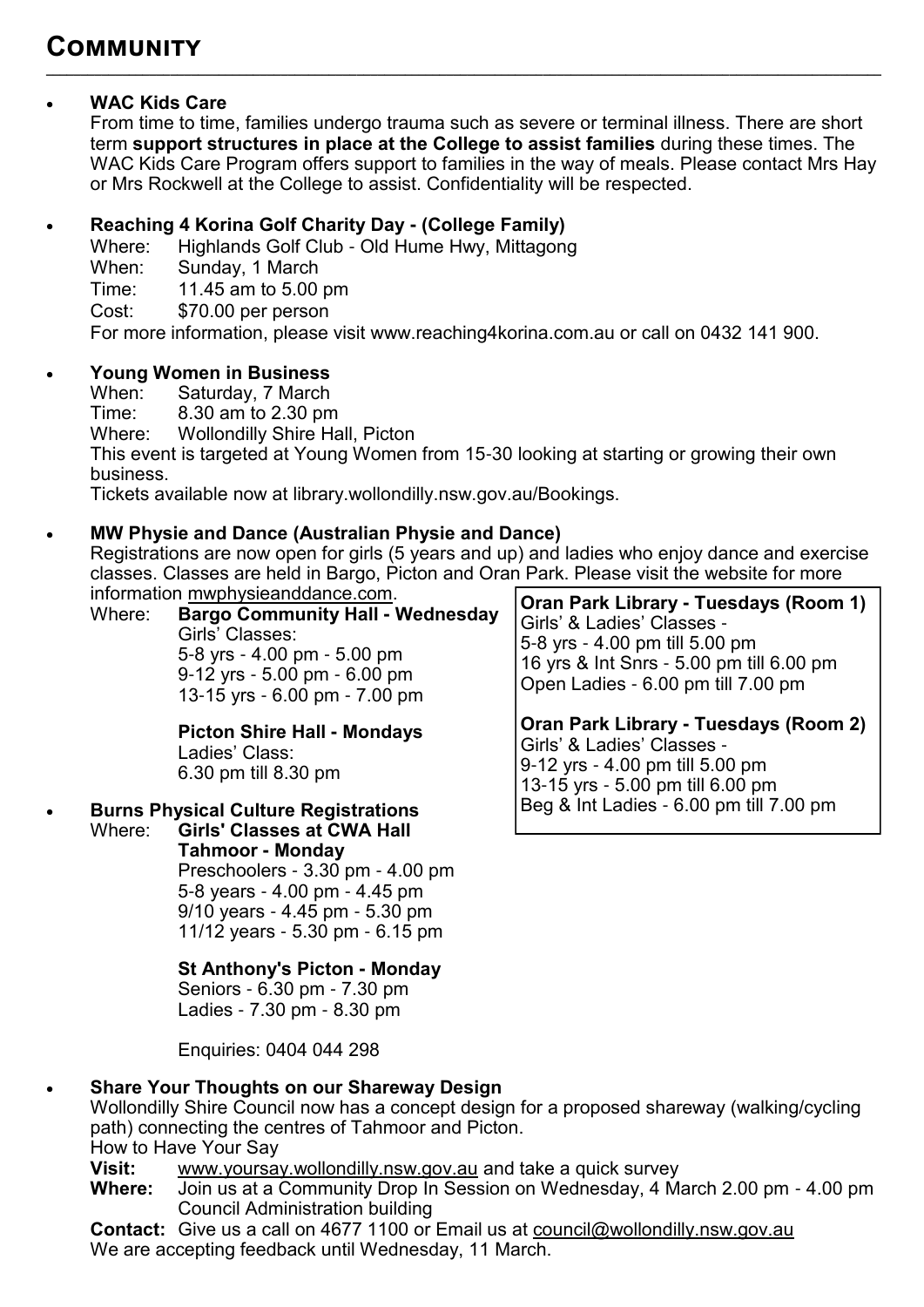



**Diamond Sponsor** Bradcorp

# **Double Gold**

Anytime Fitness Tahmoor Hume Building Simec Mining Stanton Dahl Architects

### **Gold Sponsors**

Best Practice Commercial & Accounting Services Carpenter Partners Real Estate Glitz n Glamour Photography Hills Commercial Cleaning (QUEDOS) Ken Shafer Smash Repairs Kwik Kopy Macarthur Little Elves Childcare Little Elves OOSH Narellan Pools Nu-era Homes Oxley Butchery Taverner Landscapes Thornton Bros Roses

#### **Silver Sponsors** Casey's Toys Country Valley Ptd Ltd Eye Power Tahmoor Greenmantle Valley Pastured Eggs Lowes **Cornerstone** Mittagong Auto Tech Natural Services Pheasants Nest Produce Picton Tennis Association Pinnacle Tax & Accounting Tahmoor Garden Centre Wilton Dental and Cosmetics Centre

*Thank you to our Diamond, Double Gold, Gold and Silver Sponsors shown above. We also thank our Bronze Sponsors who will be advertised on the College website on the Sponsors'*  Page along with the above. If you would like to sponsor the College, please *contact Mr Bill Norman (P&F President) or Mrs Deborah Cook in the College office.*

 $P \mathcal{E}$ F *…friendraising and fundraising*

The P&F is a group of parents and grandparents who volunteer their time to fundraise for the College. During the year, volunteers help out at College events. It is a great chance to build friendships with other families.

Please consider volunteering a little of your time.

Our next P&F Meeting is on Wednesday, 4 March 2020.

All welcome.

**Mr Bill Norman P&F President**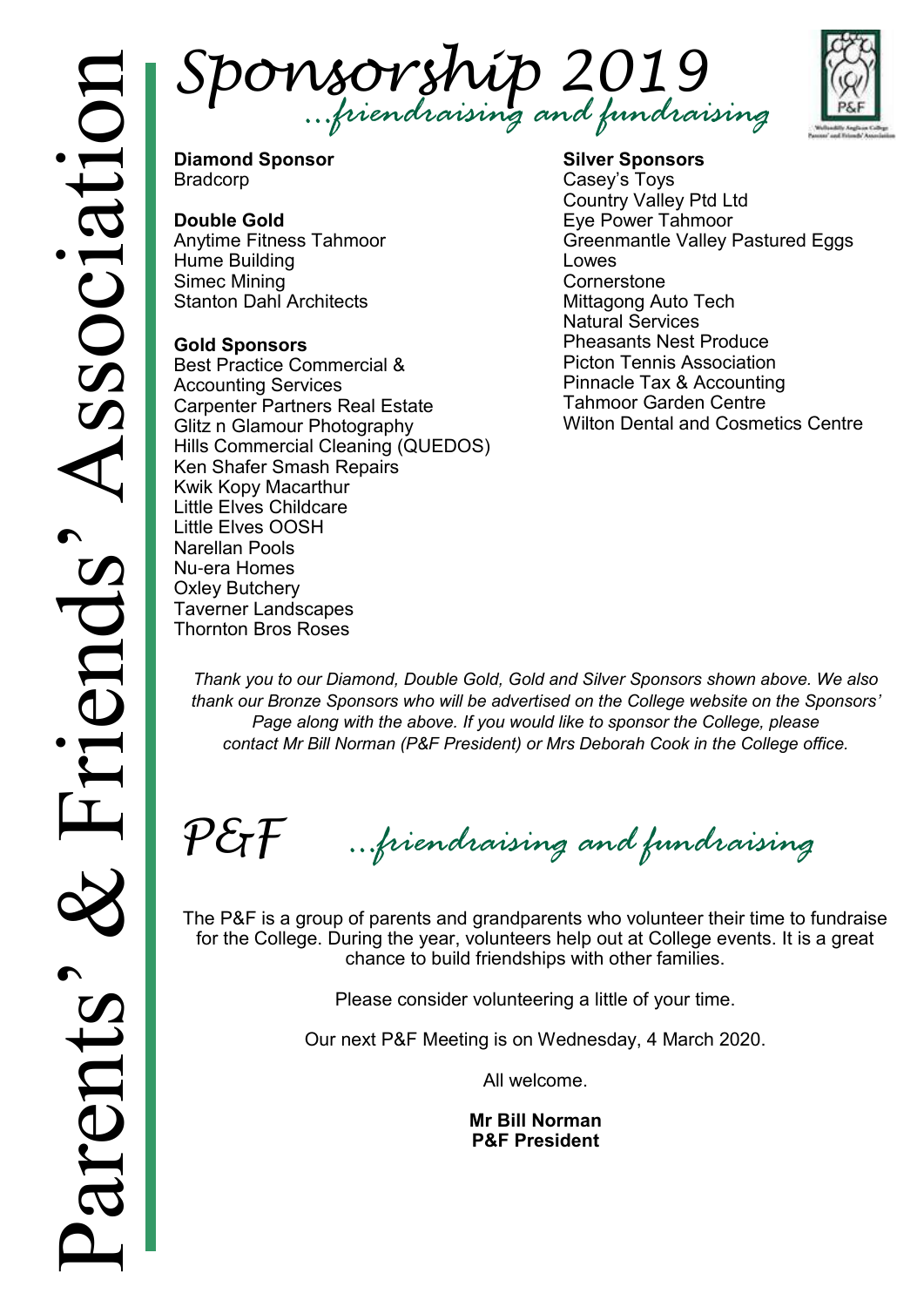$\mathcal{P}\mathcal{E}\mathcal{F}$  …friendraising and fundraising

# **2020 WAC P & F Committee Positions and Duties**

# **The President's duties include:**

- Convening meetings, ensuring that they run in accordance with the agenda and constitution
- Ensuring fair discussion by providing everyone with the opportunity to contribute
- Liaising with the College, and ensuring activities are sanctioned
- Working with the Treasurer to ensure financial accountability
- Ensuring that the College community is kept informed of activities and developments
- Coordinating P&F items for the College newsletter, and ensuring information is accurate and complete
- Coordinating sponsorship for P&F events
- Being the public 'face' of the P&F

### **The Vice-President supports the President by:**

- Chairing meetings in his/her absence
- Sharing duties and responsibilities as agreed (outlined above)
- Being supportive and attending meetings

### **The Treasurer's Duties include:**

The Treasurer is accountable for, and reports on, the finances of the P&F

### **The Secretarys Duties include:**

- The Secretary's role is essential to the effective and efficient operation of the P&F by supporting the President and being responsible for communication,
- correspondence, and maintaining effective records
- Notifying members of dates for meetings, preparing and distributing agendas; obtaining reports from sub-committees, receiving and managing correspondence and noting apologies
- Taking minutes of meetings and distributing them promptly
- Clearing mail and keeping the President informed on all issues
- Ensuring close communication and cooperation between the P& F Association, Office Staff, other College Staff and parents
- Monitoring the P&F email account and referring enquiries as required.

# **Country Fair Coordinator (CFC)**

 Coordinating the Country Fair is a huge job for one person. Delegating main tasks to a team of coordinators is the only way to ensure all tasks are completed in a timely manner

# **Hospitality Organiser**

 Organising the food and drinks for Working Bees/Open Day/Country Fair/other events

# **Clothing Pool/Uniform Shop Supervisor**

- Organise volunteers and a roster
- Liaise with Office Staff regarding Waratah Weekly entries, collection of cashbox/ EFTPOS, donations
- Work with volunteers to collect and sort donations
- Organise ordering of new socks and ties
- Record takings and distribute to Treasurer and present at P&F meetings
- Keep a smile on your face and enjoy meeting new people !!

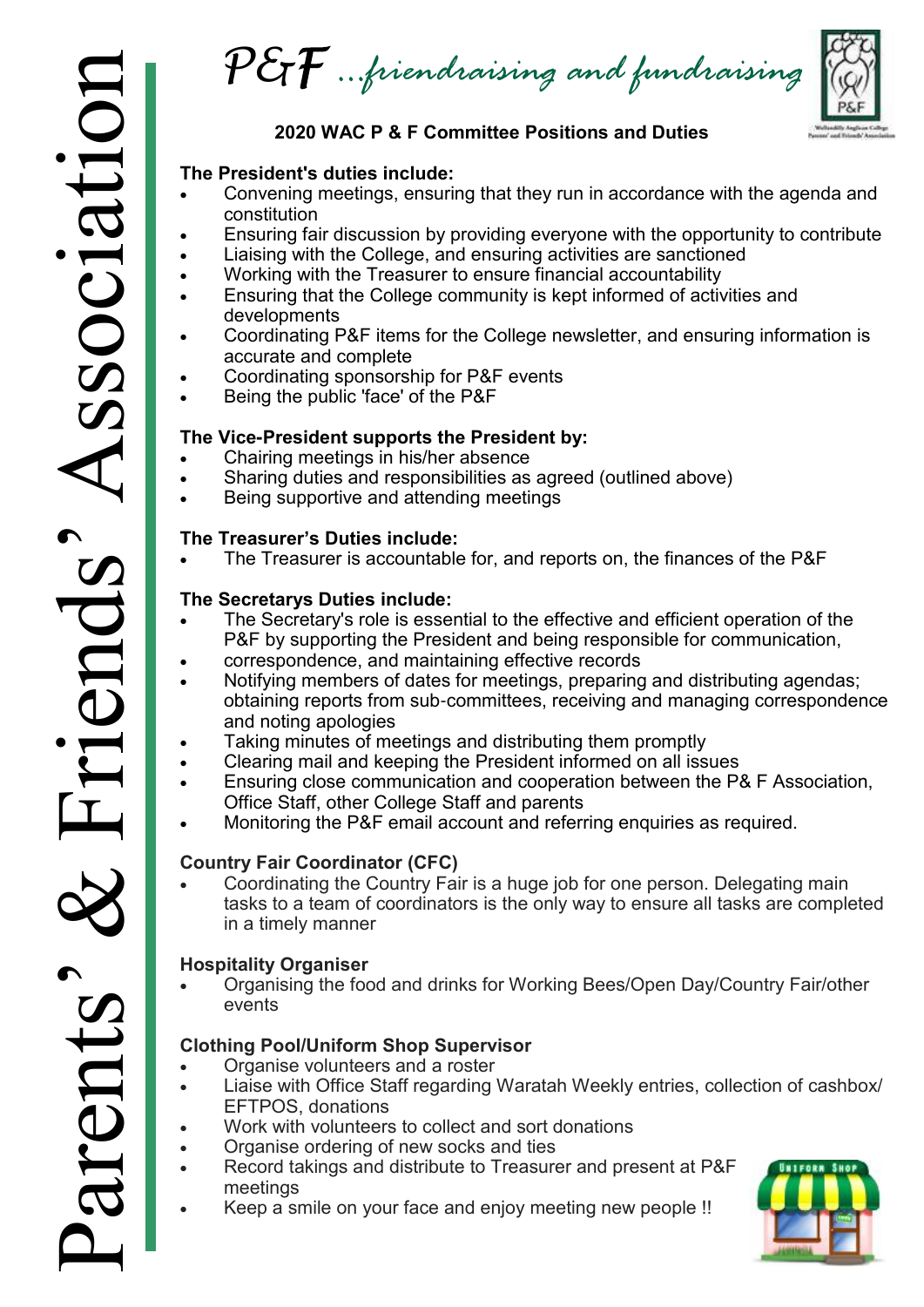P&F *…friendraising and fundraising*

# **2020 WAC P & F Committee Positions and Duties**

### **Mother's Day/Father's Day Stalls Organiser**

- Organising gifts for stalls
- Liaising with P&F regarding amount required for gift expenditure
- Record takings and distribute to Treasurer and present to P&F meeting
- Organise volunteers
- Liaise with Office Staff re Waratah Weekly entries, collection of Cashbox
- Work with volunteers to collect and sort donations
- Liaise with College staff regarding the roster of classes and times

#### **Sponsorship Coordinator**

- The Sponsorship Coordinator liaises with the College staff, the P&F President and the P&F Treasurer regarding any Sponsorship enquiries.
- Assists with the sponsorship with all College fundraising activities such as Country Fair and Golf Day obtaining both monetary, goods and services

### **Volunteers' Coordinator**

 This position coordinates the P&F volunteers to assist with the Working Bee BBQs and also volunteers for all the P&F events

### **Golf Day Coordinator**

- Liaise with Office Staff regarding arrangements and documentation
- Liaise with the Golf Club
- Monitor registrations for the Golf Day and Ladies Day
- Liaise with Country Fair Committee regarding prizes for the Golf Day
- Canvas prizes if needed from local businesses
- Wrap prizes
- Attend the Golf Day

# **Student Banking Officer**

- Liaise with Office Staff regarding requirements
- Enter data online
- Updating students' bank books
- Reconcile the accounts each week
- Organisation of the Banking Reward Scheme
- Liaise with Commonwealth Bank
- Handle mail associated with Banking Scheme

# **Communications Officer**

 The Communications Officer role is to liaise with the College Staff and the P&F President regarding communications for the Waratah Weekly, Facebook or any other advertising required

> **Next Meeting:**  AGM & Monthly Meeting, Wednesday, 4 March at 7.00 pm in our Deakin Administration Building.





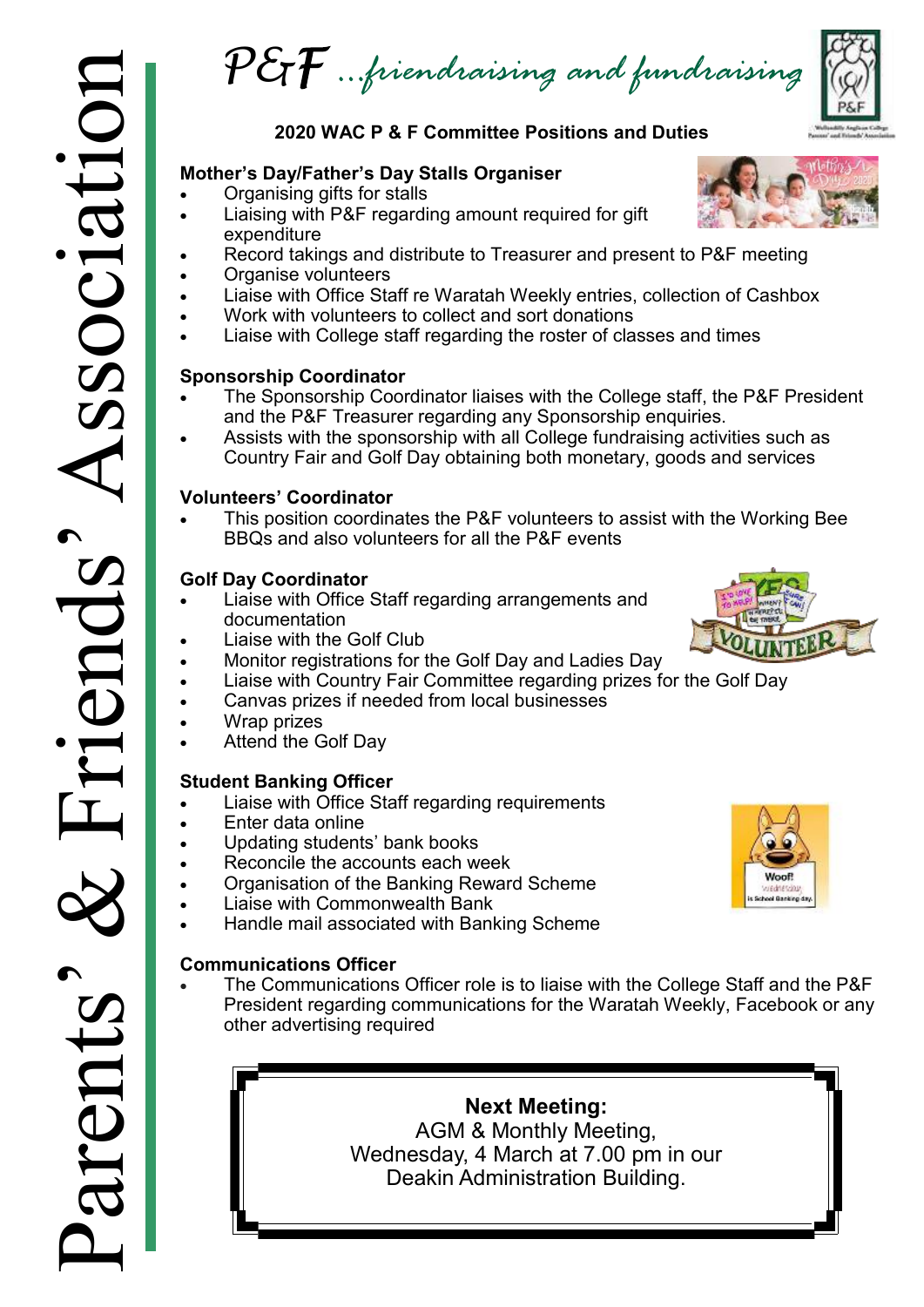$\mathcal{P}\mathcal{E}\mathcal{T}$  …friendraising and fundraising

# **P&F Clothing Pool**

The Clothing Pool is ready for you to save some money on uniforms! We stock second hand uniforms as well as New Socks and Ties!

Thank you for the donations over the holidays, and keep them rolling in over the Term. You can leave good quality donations at the Clothing Pool during opening hours or at Student Reception.

Welcome to our new volunteers Cristina and Stephanie, Claudia and Alison. It is great to see more parents becoming involved with the College! Thank you to our continuing shop volunteers Jodie, Sharon, Janise and our behind the scenes helper Annette who does repairs and washing, your help is much appreciated!

# **Clothing Pool Opening Hours**

**Monday, Tuesday, Wednesday and Friday mornings - 7.45 am to 8.30 am** 

Located at the side windows of White Cottage - opposite the Canteen. **Payment can be made by CASH or EFTPOS !!**

Volunteering at the Clothing Pool is a great way to contribute to the College Community and meet other parents. More volunteers will help towards opening on other days!

If you would like to be a part the Clothing Pool team contact Melissa on 0415 402 013.

#### —————————————————————————————————————— **Business Directory**

Little Elves Childcare Centre caters for children six weeks to five years and is situated on Elvy Street Bargo.

Address: [35 ELVY Street, Bargo New South Wales 2574](https://www.bing.com/local?lid=YN3724x523714152&id=YN3724x523714152&q=Little+Elves+Childcare+Centre&name=Little+Elves+Childcare+Centre&cp=-34.28096008300781%7e150.56976318359375&ppois=-34.28096008300781_150.56976318359375_Little+Elves+Childcare+Centre&FORM=SN)<br>Phone: 02 4684 3124 02 4684 3124

> **We would like to thank Little Elves Childcare Centre for supporting the College.**

**Please support those businesses that support our children.**

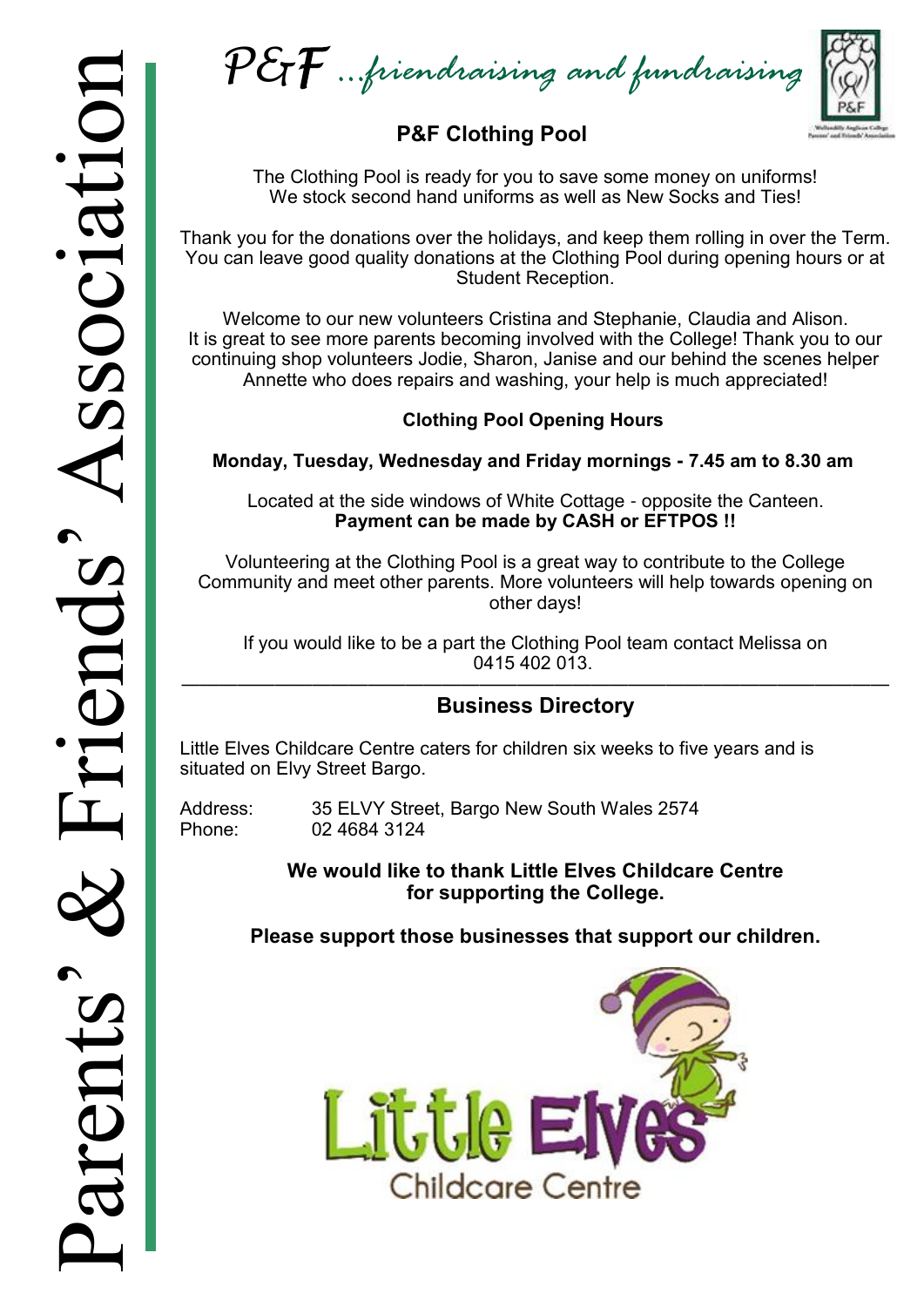#### **February**

| Thursday, 27<br>Friday, 28<br>Saturday, 29 | <b>Student Enrolment Interviews 2021</b><br><b>Student Enrolment Interviews 2021</b><br><b>Junior Chapel</b><br>Association of Independent Schools Australia Meeting: Port<br>Macquarie                                 |
|--------------------------------------------|-------------------------------------------------------------------------------------------------------------------------------------------------------------------------------------------------------------------------|
| <b>March</b>                               |                                                                                                                                                                                                                         |
| Sunday, 1<br>Monday, 2<br>Tuesday, 3       | Association of Independent Schools Australia Meeting: Port Macquarie<br>Association of Independent Schools Australia Meeting: Port Macquarie<br><b>Student Enrolment Interviews 2021</b><br>(Evening) Visit Year 9 Camp |
| Wednesday, 4                               | <b>College Executive Meeting</b><br><b>Student Enrolment Interviews 2021</b>                                                                                                                                            |
| Thursday, 5<br>Friday, 6<br>Sunday, 8      | Macarthur Independent Schools Association Heads meeting at WCCS<br><b>Student Enrolment Interviews 2021</b><br><b>Church Meeting</b>                                                                                    |

**\_\_\_\_\_\_\_\_\_\_\_\_\_\_\_\_\_\_\_\_\_\_\_\_\_\_\_\_\_\_\_\_\_\_\_\_\_\_\_\_\_\_\_\_\_\_\_\_\_\_\_\_\_\_\_\_\_\_\_\_\_\_\_\_\_\_\_\_\_\_\_\_\_\_\_\_\_\_\_\_\_\_\_\_\_\_\_\_\_\_\_\_\_\_\_\_\_\_\_\_\_\_\_**

# **Mittagong Anglican Church**

Contact: Youth and Children's Minister, Rochelle Fussell, 0439 455 005 or [rf@mittang.com.au.](mailto:rf@mittang.com.au) All leaders in our youth and children's programs have Working with Children Checks, and are trained in accordance with Safe Ministry Guidelines. All our groups run during school terms.

| Kids@MAC:              | Tuesdays for students in K-4. WAC students can catch the Berrima Zebra Bus<br>and be met at the church driveway by prior arrangement with us. Finishes at<br>5.00 pm. Costs \$3.00 per week or \$20.00 per Term. |
|------------------------|------------------------------------------------------------------------------------------------------------------------------------------------------------------------------------------------------------------|
| <b>Follow Primary:</b> | Fridays for students in Years 4-6.<br>5.00 pm - 6.30 pm then join us for dinner. Cost \$4.00 per week or \$30.00 per<br>Term.                                                                                    |
| Follow Youth:          | Fridays for students in Years 7-10.<br>7.00 pm - 9.00 pm or join us for dinner from 6.30 pm. Cost \$4.00 per week or<br>\$30.00 per Term.                                                                        |

# **Wollondilly Anglican Church**

Everybody is welcome to attend our Service on Sunday at 9.00 am.

We would love to see your family there.

PO Box 43, Bargo NSW 2574 Reverend Stephen Swanepoel

LEARNING - LOVING - LIVING